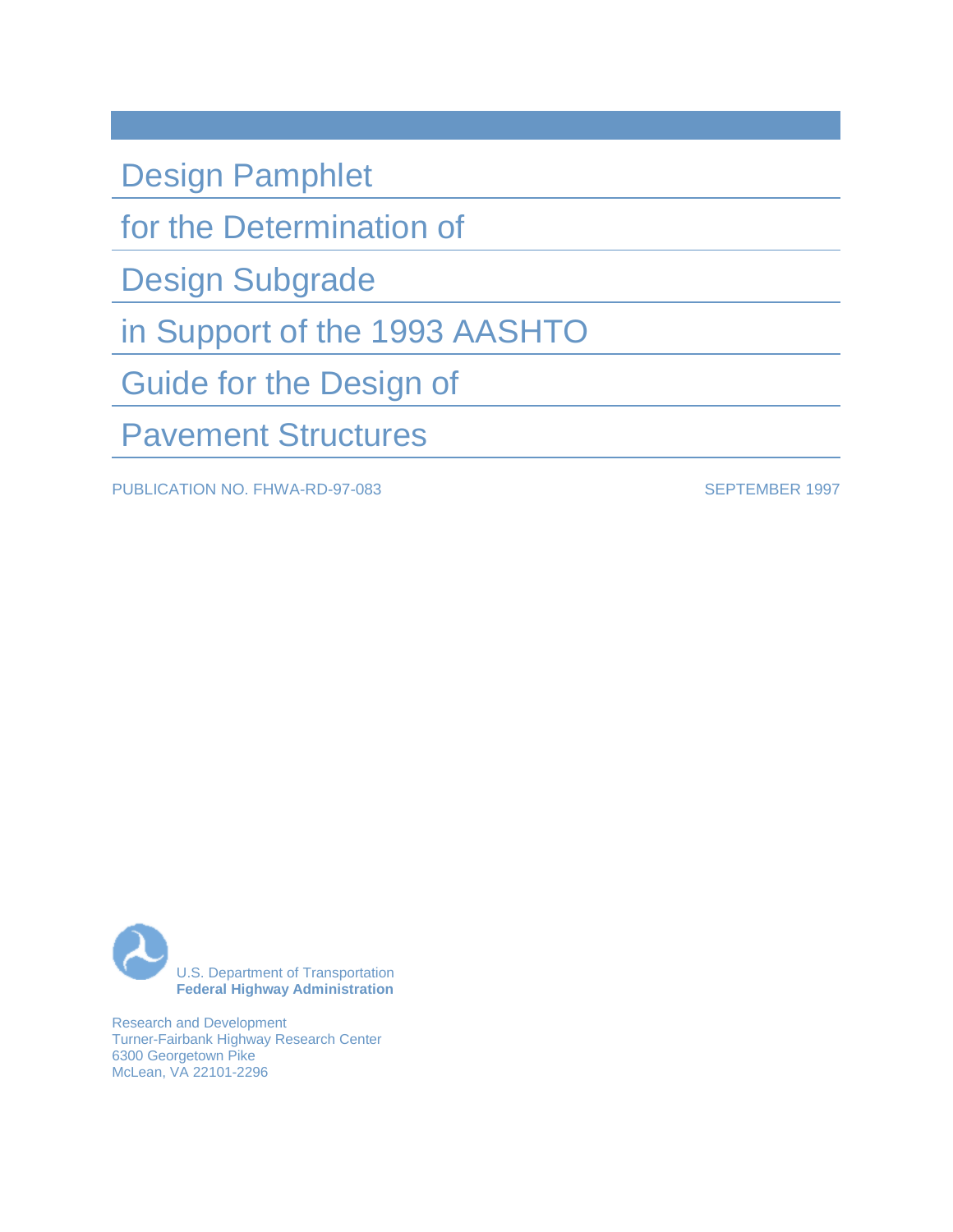#### **FOREWORD**

A key challenge faced by engineers using the 1993, *AASHTO Guide for Design of Pavement Structures* (AASHTO Guide) is the selection of appropriate design values for the subgrade soil and for the pavement materials. Until now, the information available to help engineers choose appropriate values has been incomplete. This design pamphlet addresses this problem by presenting procedures to characterize the subgrade soil. Two companion pamphlets — *Design Pamphlet for the Determination of Layered Elastic Moduli in Support of the 1993 AASHTO Guide for the Design of Pavement Structures* (FHWA-RD-97-077) and *Design Pamphlet for the Backcalculation of Pavement Layer Moduli in Support of the 1993 AASHTO Guide for Design of Pavement Structures* (FHWA-RD-97-076) — provide additional, related guidance on selecting appropriate design values to characterize the pavement materials and interpretation of pavement deflection data. The procedures presented were developed through the analysis of the Long-Term Pavement Performance (LTPP) data, documented in the report *Analyses Relating to Pavement Material Characterization and Their Effects on Pavement Performance* (FHWA-RD-97-085).

Application of the procedures and guidelines developed through this analysis will facilitate and improve application of the AASHTO Guide flexible pavement design procedures. Their use will provide: (1) improved designs, (2) more realistic estimates of pavement performance, and (3) more consistent use of the AASHTO design parameters. Furthermore, although the procedures are specifically developed for use with the 1993 AASHTO Guide, their use will give agencies a "leg up" on implementation of the design procedures being developed for inclusion in the 2002 AASHTO Guide for Design of New and Rehabilitated Pavement Structures. Thus, this pamphlet and its companions are critically important to anyone who designs flexible pavements.

> Charles J. Nemmers, P.E. **Director** Office of Engineering Research and Development

#### **NOTICE**

This document is disseminated under the sponsorship of the Department of Transportation in the interest of information exchange. The United States Government assumes no liability for its contents or use thereof. This report does not constitute a standard, specification, or regulation.

The United States Government does not endorse products or manufacturers. Trademarks or manufacturers' names appear herein only because they are considered essential to the object of this document.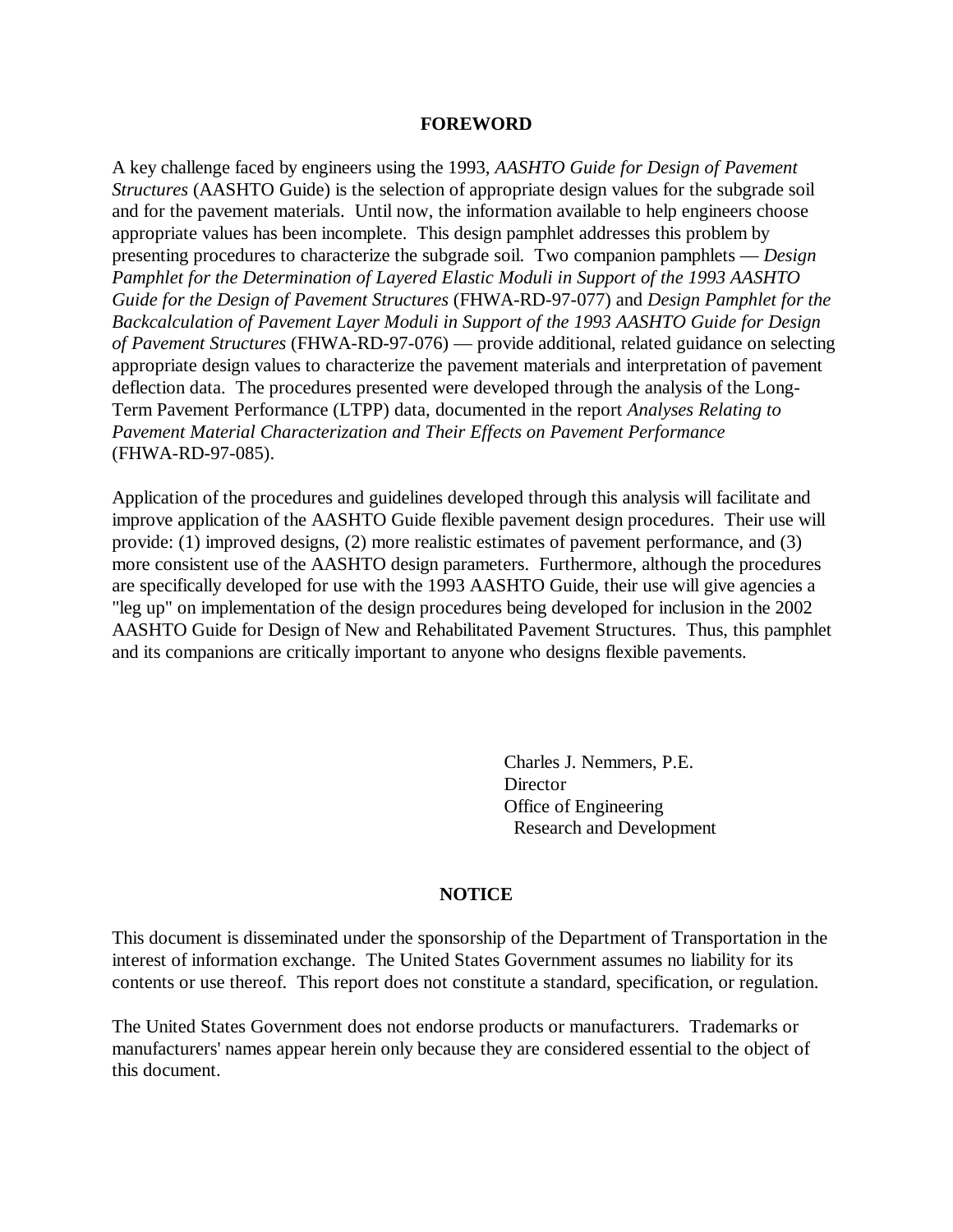## **Technical Report Documentation Page**

| 1. Report No.                                                                                                | 2. Government Accession No.                                                                                  |                                 | 3. Recipient's Catalog No.                                        |          |  |
|--------------------------------------------------------------------------------------------------------------|--------------------------------------------------------------------------------------------------------------|---------------------------------|-------------------------------------------------------------------|----------|--|
| FHWA-RD-97-083                                                                                               |                                                                                                              |                                 |                                                                   |          |  |
| 4. Title and Subtitle<br>DESIGN PAMPHLET FOR THE DETERMINATION OF DESIGN SUBGRADE IN                         |                                                                                                              |                                 | 5. Report Date<br>09-30-1997                                      |          |  |
| SUPPORT OF THE AASHTO GUIDE FOR THE DESIGN OF PAVEMENT<br><b>STRUCTURES</b>                                  |                                                                                                              | 6. Performing Organization Code |                                                                   |          |  |
|                                                                                                              |                                                                                                              |                                 | 8. Performing Organization Report No.                             |          |  |
| 7. Author(s)<br>Harold Von Quintus and Brian Killingsworth                                                   |                                                                                                              |                                 | BR95-01/H-02                                                      |          |  |
| 9. Performing Organization Name and Address<br>Brent Rauhut Engineering Inc.                                 |                                                                                                              |                                 | 10. Work Unit No. (TRAIS)<br>NCP#C6B                              |          |  |
| 8240 Mopac, Suite 220<br>Austin TX 78759                                                                     |                                                                                                              |                                 | 11 Contract or Grant No.<br>DTFH61-95-C-00029                     |          |  |
|                                                                                                              |                                                                                                              |                                 | 13. Type of Report and Period Covered                             |          |  |
| 12. Sponsoring Agency Name and Address                                                                       |                                                                                                              |                                 |                                                                   |          |  |
| Office of Engineering R & D<br>Federal Highway Administration                                                |                                                                                                              |                                 | Draft Report<br>4/95 - 10/96                                      |          |  |
| 6300 Georgetown Pike                                                                                         |                                                                                                              |                                 | 14. Sponsoring Agency Code                                        |          |  |
| McLean, VA 22101-2296                                                                                        |                                                                                                              |                                 | <b>HCP30-C</b>                                                    |          |  |
| 15. Supplementary Notes                                                                                      |                                                                                                              |                                 |                                                                   |          |  |
| Contracting officer's technical representative (COTR) Cheryl Allen Richter, HNR-30.                          |                                                                                                              |                                 |                                                                   |          |  |
|                                                                                                              |                                                                                                              |                                 |                                                                   |          |  |
| 16. Abstract                                                                                                 |                                                                                                              |                                 |                                                                   |          |  |
| This design pamphlet details suggested procedures to determine the design resilient modulus of subgrade      |                                                                                                              |                                 |                                                                   |          |  |
| soils in support of the 1993 AASHTO Guide for the Design of Pavement Structures. The design pamphlet         |                                                                                                              |                                 |                                                                   |          |  |
| includes recommendations for the subsurface characterization and exploration of subsurface soils, laboratory |                                                                                                              |                                 |                                                                   |          |  |
| serviceability criteria and the damage coefficients to minimize permanent deformations in the subgrade.      | test procedures, and determination of design resilient modulus using relative damage coefficients based on a |                                 |                                                                   |          |  |
|                                                                                                              |                                                                                                              |                                 |                                                                   |          |  |
|                                                                                                              |                                                                                                              |                                 |                                                                   |          |  |
|                                                                                                              |                                                                                                              |                                 |                                                                   |          |  |
|                                                                                                              |                                                                                                              |                                 |                                                                   |          |  |
|                                                                                                              |                                                                                                              |                                 |                                                                   |          |  |
|                                                                                                              |                                                                                                              |                                 |                                                                   |          |  |
|                                                                                                              |                                                                                                              |                                 |                                                                   |          |  |
|                                                                                                              |                                                                                                              |                                 |                                                                   |          |  |
|                                                                                                              |                                                                                                              |                                 |                                                                   |          |  |
|                                                                                                              |                                                                                                              |                                 |                                                                   |          |  |
|                                                                                                              |                                                                                                              |                                 |                                                                   |          |  |
|                                                                                                              |                                                                                                              |                                 |                                                                   |          |  |
|                                                                                                              |                                                                                                              |                                 |                                                                   |          |  |
|                                                                                                              |                                                                                                              |                                 |                                                                   |          |  |
|                                                                                                              |                                                                                                              |                                 |                                                                   |          |  |
|                                                                                                              |                                                                                                              |                                 |                                                                   |          |  |
|                                                                                                              |                                                                                                              |                                 |                                                                   |          |  |
| 17 Key Words                                                                                                 |                                                                                                              | 18. Distribution Statement      |                                                                   |          |  |
| Backcalculation, LTPP Database, Resilient Modulus,                                                           |                                                                                                              |                                 | No restrictions. This document is available to the public through |          |  |
| AASHTO Guide, Elastic Layer Theory, Damage Coefficients,<br>Subgrade Permanent Deformation                   |                                                                                                              | 22161.                          | the National Technical Information Services, Springfield, VA      |          |  |
|                                                                                                              |                                                                                                              |                                 |                                                                   |          |  |
| 19. Security Classif. (of this report)                                                                       | 20. Security Classif (of this page)                                                                          |                                 | 21. No. of Pages                                                  | 22 Price |  |
| Unclassified                                                                                                 | Unclassified                                                                                                 |                                 | 32                                                                |          |  |

This form was electronically produced by Elite Federal Forms, Inc.

**Form DOT F 1700.7** (8-72) Reproduction of completed page authorized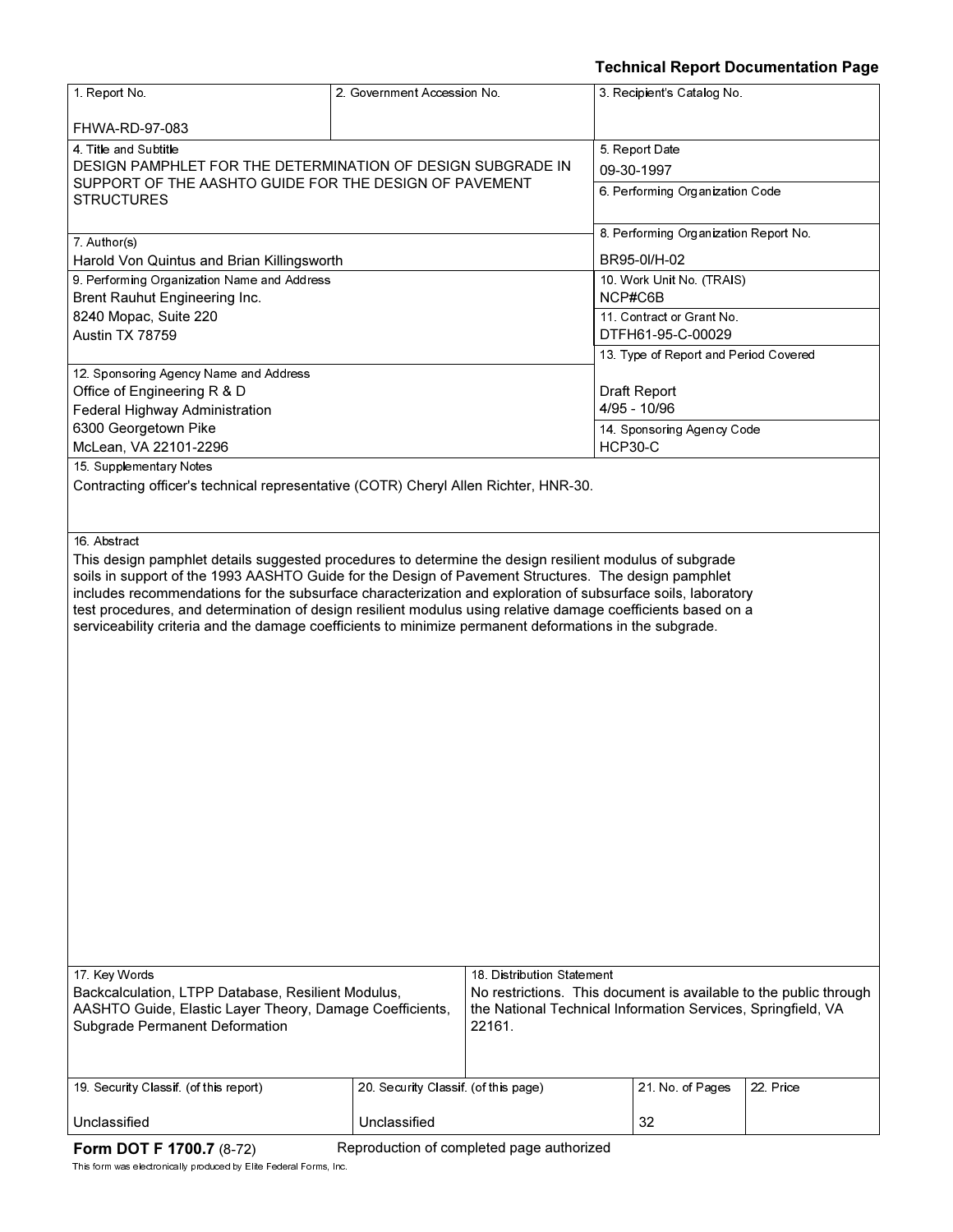| PAGE NO.                                                                  |
|---------------------------------------------------------------------------|
|                                                                           |
| SUBSURFACE CHARACTERIZATION FOR PAVEMENT DESIGN  1                        |
| Sample Recovery for Identification/Classification and Testing of Soils  6 |
|                                                                           |
|                                                                           |
|                                                                           |
|                                                                           |
|                                                                           |
| DETERMINATION OF DESIGN RESILIENT MODULUS  15                             |
| Design Subgrade Resilient Modulus - Subgrade Rutting Criteria  17         |
| EXAMPLE PROBLEM AND SUMMARY OF PROCEDURE TO DETERMINE THE DESIGN          |
|                                                                           |

# **TABLE OF CONTENTS**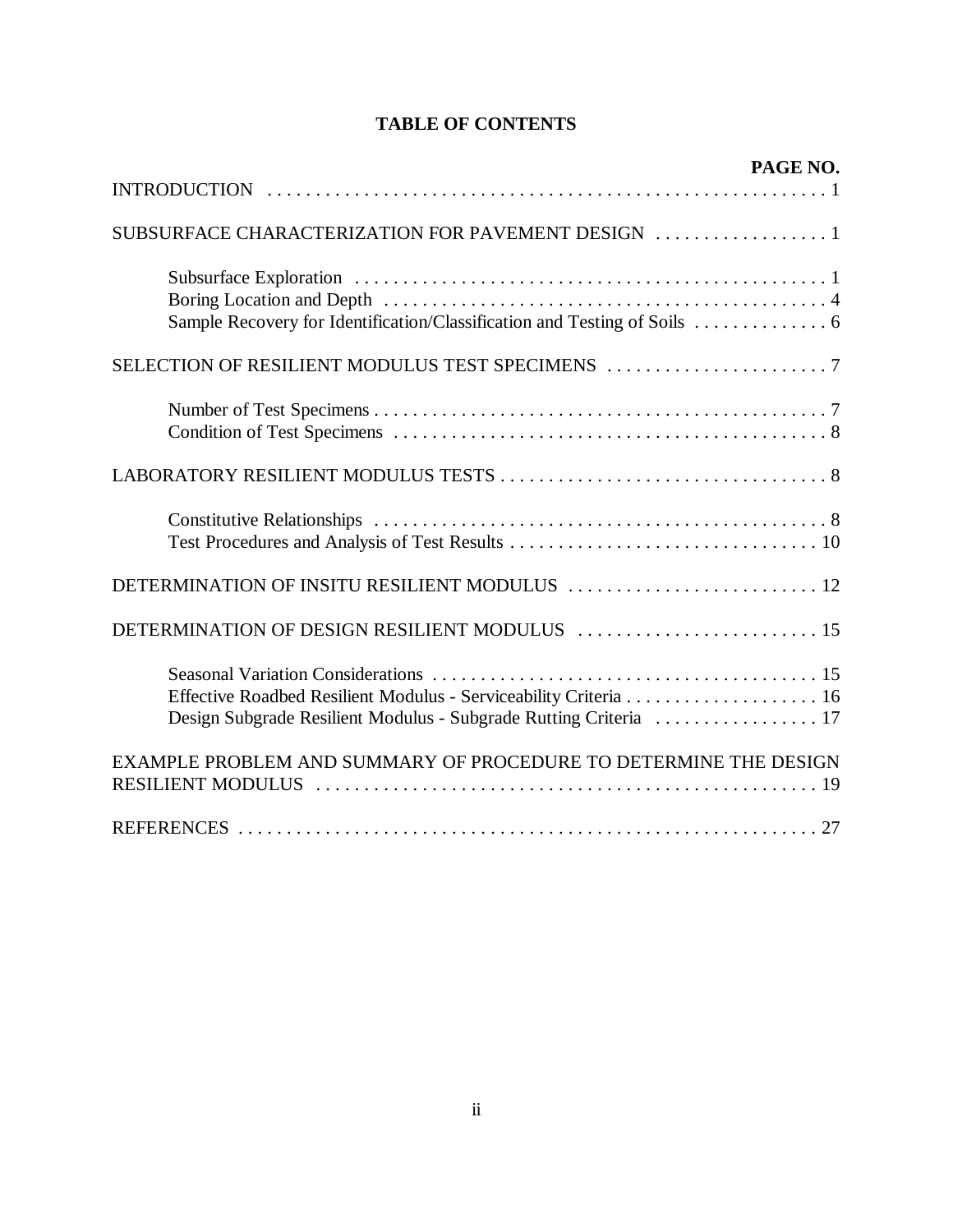# **LIST OF FIGURES**

| <b>Figure</b> |                                                                                      | Page |
|---------------|--------------------------------------------------------------------------------------|------|
| 1.            | Example of repeated load triaxial resilient modulus test results of a clay soil 11   |      |
| 2.            | Chart for estimating effective roadbed soil resilient modulus for flexible payements |      |

# **LIST OF TABLES**

| <b>Table</b> | Page                                                                       |
|--------------|----------------------------------------------------------------------------|
| 1.           |                                                                            |
|              | Summary of repeated load triaxial compression test results for the example |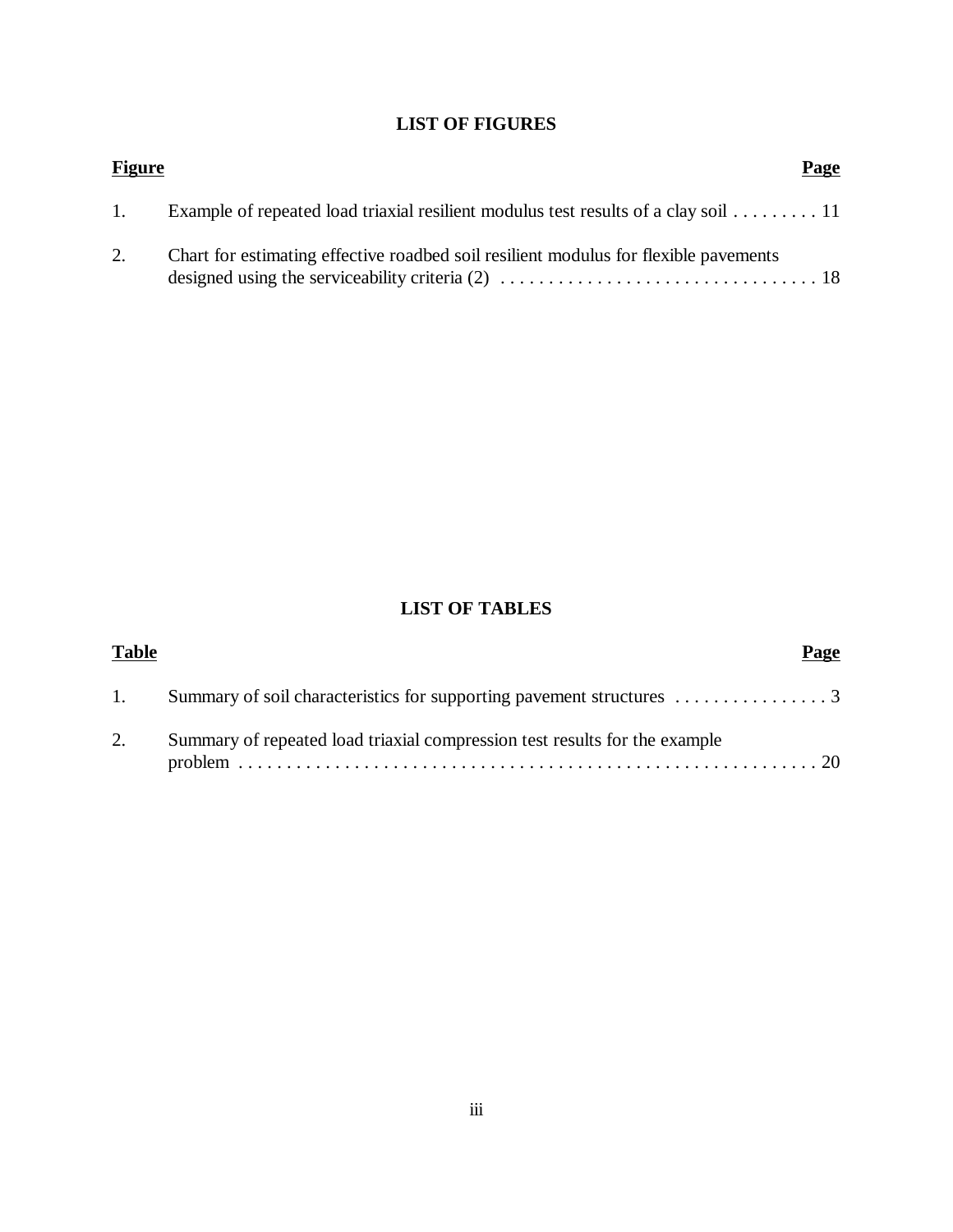# **LIST OF ABBREVIATIONS AND SYMBOLS**

| <b>AASHTO</b>           | $\overline{\phantom{a}}$     | American Association of State Highway and Transportation Officials                                                                      |
|-------------------------|------------------------------|-----------------------------------------------------------------------------------------------------------------------------------------|
| <b>ASTM</b>             | $\overline{\phantom{a}}$     | American Society for Testing and Materials                                                                                              |
| <b>FWD</b>              | $\qquad \qquad \blacksquare$ | <b>Falling Weight Deflectometer</b>                                                                                                     |
| <b>GPS</b>              | $\overline{\phantom{a}}$     | <b>General Pavement Studies</b>                                                                                                         |
| <b>LTPP</b>             | $\overline{\phantom{a}}$     | Long Term Pavement Performance                                                                                                          |
| <b>SHRP</b>             | $\qquad \qquad -$            | Strategic Highway Research Program                                                                                                      |
| $\mathsf{C}$            | $\qquad \qquad \blacksquare$ | Cohesion of the soil                                                                                                                    |
| $D_p$                   | $\qquad \qquad -$            | Thickness of the pavement structure and stabilized sub grade layer, if<br>present                                                       |
| $D_{s}$                 | $\overline{\phantom{0}}$     | Depth into the subgrade                                                                                                                 |
| E                       |                              | Modulus of elasticity backcalculated from deflection basin measurements                                                                 |
| j                       |                              | Number of seasons                                                                                                                       |
| $K_1, K_2, K_3, K_5$ -  |                              | Nonlinear elastic constants and coefficients of the constitutive equation<br>and determined by the use of linear regression techniques. |
| $k_0$                   | $\overline{\phantom{a}}$     | At-rest earth pressure coefficient                                                                                                      |
| $k_{p}$                 |                              | Passive earth pressure coefficient                                                                                                      |
| $M_R$                   |                              | Resilient modulus of the subgrade or roadbed soil                                                                                       |
| ${\bf N}$               | $\overline{\phantom{a}}$     | Allowable number of load applications for a specific axle weight and<br>configuration and tire pressure                                 |
| $\mathbf{P}_{\rm a}$    | $\overline{\phantom{a}}$     | Atmospheric pressure                                                                                                                    |
| $P_{o}$                 | $\overline{\phantom{a}}$     | At-rest lateral earth pressure in the subgrade at a depth of $D_s$                                                                      |
| $\mathbf{U}_{\rm rs}$   |                              | Damage factor based on a subgrade vertical compressive strain criteria                                                                  |
| $u_f$                   | $\overline{\phantom{a}}$     | Relative damage based on a serviceability design criteria                                                                               |
| $\theta$                |                              | <b>Bulk stress</b>                                                                                                                      |
| $\phi$                  | $\overline{\phantom{a}}$     | Angle of shearing resistance                                                                                                            |
| $\gamma_{\rm p}$        | $\overline{\phantom{a}}$     | Weighted average unit weight of the pavement structure and stabilized<br>subgrade, if present                                           |
| $\gamma_{s}$            | $\overline{\phantom{a}}$     | Unit weight of the subgrade or roadbed soil                                                                                             |
| $\epsilon_{\rm v}$      |                              | Vertical compressive strain at the top of the subgrade layer                                                                            |
| $\sigma_d$              |                              | Deviator stress                                                                                                                         |
| $\sigma_{3}$            |                              | Confining pressure                                                                                                                      |
| $\sigma_x$ , $\sigma_y$ | -                            | Normal horizontal or lateral stresses                                                                                                   |
| $\sigma_{\rm z}$        |                              | Normal vertical stress                                                                                                                  |
| υ                       |                              | Poisson's ratio                                                                                                                         |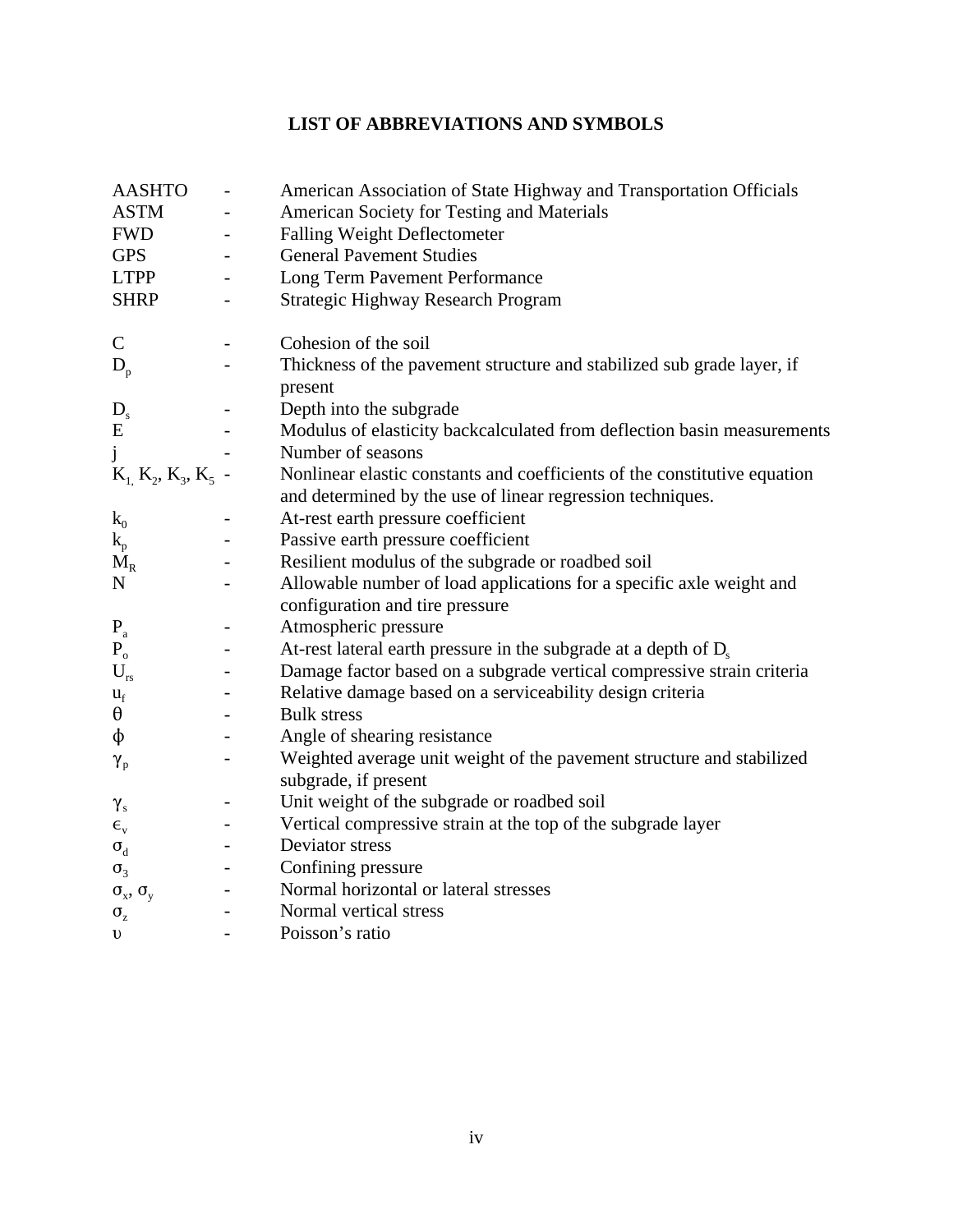#### **DESIGN PAMPHLET FOR THE**

## **DETERMINATION OF DESIGN SUBGRADE MODULI IN SUPPORT OF THE 1993 AASHTO GUIDE FOR THE DESIGN OF PAVEMENT STRUCTURES**

#### **INTRODUCTION**

Resilient modulus is the primary material property that is used to characterize the roadbed soil for the design of flexible pavements in the 1993 American Association of State Highway and Transportation Officials (AASHTO) Guide for the Design of Pavement Structures.<sup>(1)</sup> This value is simply a measure or estimate of the elastic property of the material at a given stress state (i.e. assumed to be the modulus of elasticity). Section 2.3.1 of the 1993 Guide overviews the procedure for determining the "Effective Roadbed Soil Resilient Modulus" that is needed for flexible pavement design, but there are practical details that are not adequately addressed. The purpose of this design pamphlet is to provide some additional details and recommendations for determining the design resilient modulus for flexible pavement design (new construction or reconstruction).

#### **SUBSURFACE CHARACTERIZATION FOR PAVEMENT DESIGN**

#### **Subsurface Exploration**

The subsurface investigation should be sufficiently detailed to define the depth, thickness, and areal extent of all major soil and rock strata that will be affected by construction. Disturbed and undisturbed samples of the subsurface materials must be obtained for laboratory analyses (and/or tested in the field) to determine their engineering properties. The extent of the program depends on the nature of both the project and the site specific subsurface conditions. The standard penetration and dynamic cone penetrometer tests can be used to determine the insitu strength characteristics of subsurface soils.

Procedures for the exploration of pavement sites cannot be reduced to a single guideline to fit all existing conditions. To acquire reliable engineering data, each job site must be explored and analyzed according to its subsurface conditions. The engineer in charge of the subsurface exploration must furnish complete data in order that an impartial and thorough study of practical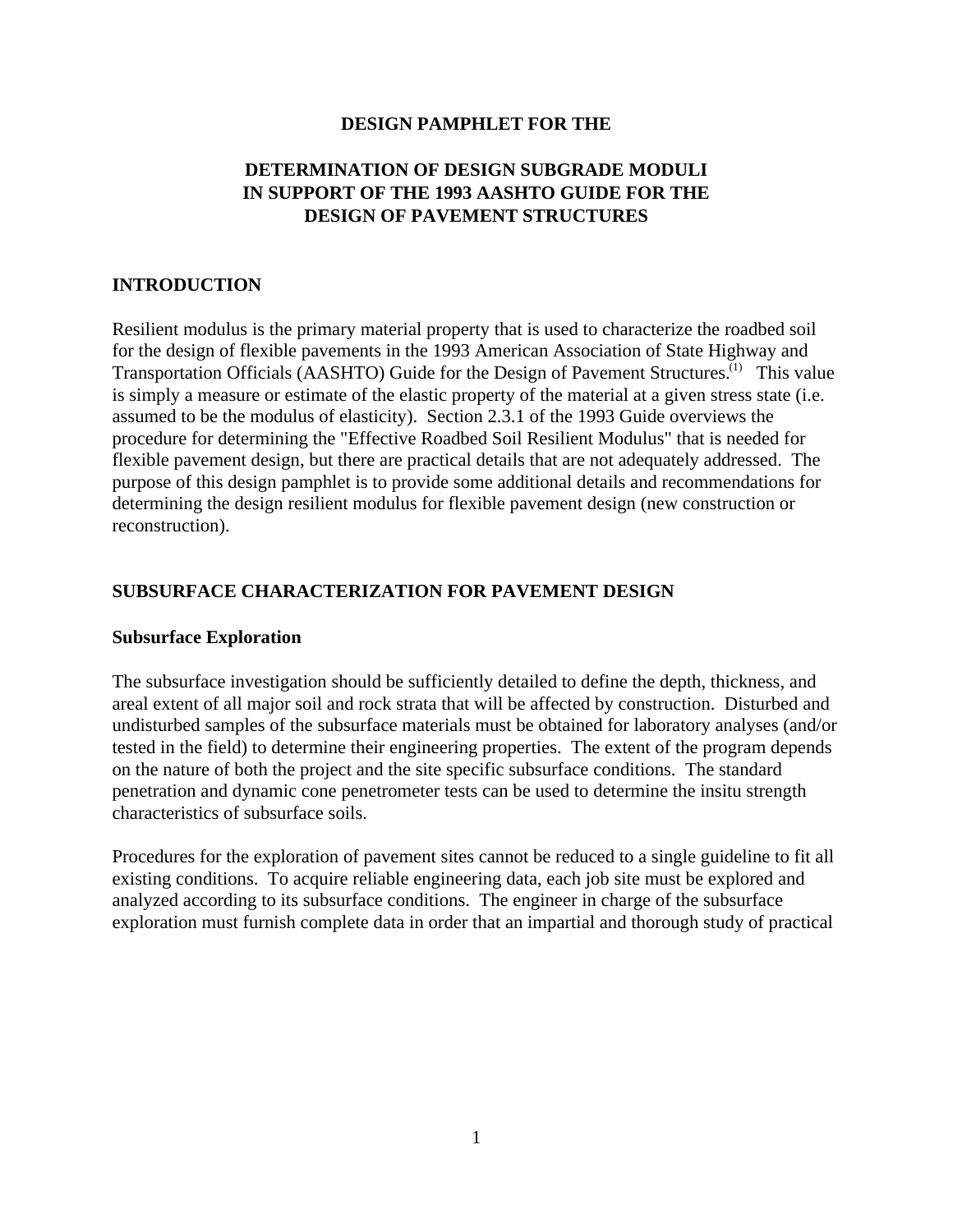pavement thickness designs can be made. Suggested steps which can be followed are listed below:

- 1. Make a complete and thorough investigation of the topographic and subsurface conditions.
- 2. Conduct exploratory borings at a spacing and depth prescribed by the engineer. The spacing and depth of these borings are dependent on the variability of the existing soil conditions, both vertically and horizontally. These borings should also be used to determine the water table depth. Take sufficient and appropriate auger, split tube, or undisturbed samples of all representative subsoil layers. Prepare boring logs and soil profiles.
- 3. Classify all soils using the AASHTO (or Unified) soil classification system. Table 1 relates the Unified soil classification of a material to the relative value of a material for use in a pavement structure. A moisture-density test should be used to determine the compaction characteristics for soil and untreated pavement materials. AASHTO T99 should be used for coarse-grained soils and aggregate materials, and low plasticity fine-grained soils; whereas, AASHTO Tl80 should be used for medium to high plasticity fine-grained soils. The degree of compaction required for the in-place density should be expressed as a percentage of the maximum density from the specified test procedure.
- 4. Examine the boring logs, soil profiles, and classification tests and select representative soil layers for laboratory testing. Determine the insitu resilient modulus for each major soil type encountered.
- 5. Use the soil profile along the roadway alignment to relate resilient modulus to each type of subgrade soil encountered. Select a design subgrade resilient modulus that is representative of each soil type. The designer may want to consider using different layer thicknesses and/or pavement structures for each soil type.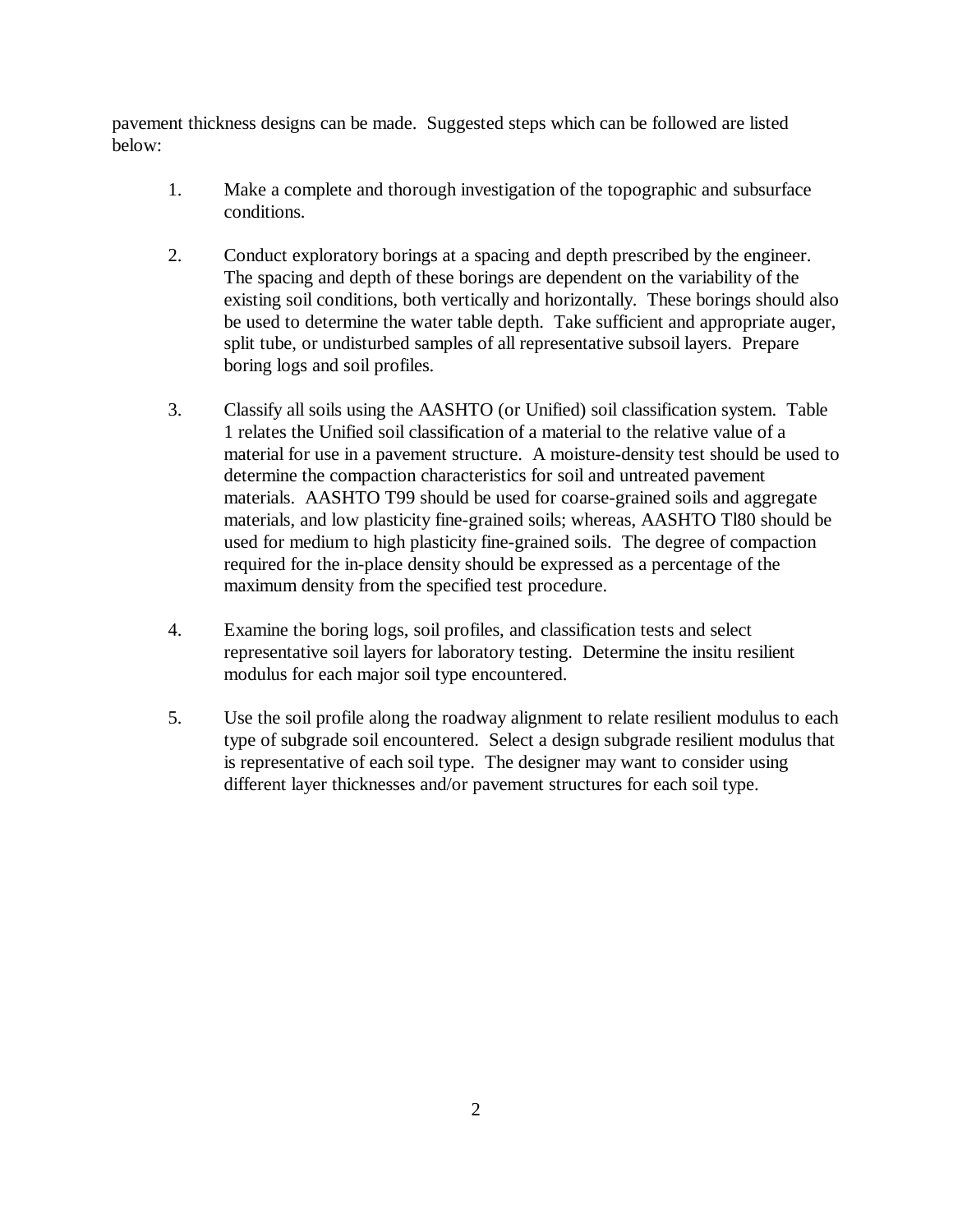| <b>Major Divisions</b>            |             | <b>Name</b>                                                            | <b>Subgrade Strength</b><br><b>When Not Subject to</b><br><b>Frost Action</b> | <b>Potential Frost</b><br><b>Action</b> | <b>Compressibility and</b><br><b>Expansion</b> | <b>Drainage</b><br><b>Characteristics</b> |
|-----------------------------------|-------------|------------------------------------------------------------------------|-------------------------------------------------------------------------------|-----------------------------------------|------------------------------------------------|-------------------------------------------|
| Gravel<br>and<br>Gravity<br>Soils | <b>GW</b>   | Well-graded gravels or<br>gravel-sand mixtures, little<br>or no fines  | Excellent                                                                     | None to Very<br>Slight                  | <b>Almost None</b>                             | Excellent                                 |
|                                   | <b>GP</b>   | Poorly graded gravels or<br>gravel-sand mixtures little<br>or no fines | Good to Excellent                                                             | None to Very<br>Slight                  | <b>Almost None</b>                             | Excellent                                 |
|                                   | $\ast$ d    | Silty gravels, gravel-sand                                             | Good to Excellent                                                             | Slight to Medium                        | Very Slight                                    | Fair to Poor                              |
|                                   | $GM -$<br>u | silt mixtures                                                          | Good                                                                          | Slight to Medium                        | Slight                                         | Poor to Practically<br>Impervious         |
|                                   | CC          | Clayey gravels,<br>gravel-sand-clay mixture                            | Good                                                                          | Slight to Medium                        | Slight                                         | Poor to Practically<br>Impervious         |
| Sand<br>and<br>Sandy<br>Soils     | <b>SW</b>   | Well-graded sands or<br>gravelly sands, little or no<br>fines          | Good                                                                          | None to Very<br>Slight                  | <b>Almost None</b>                             | Excellent                                 |
|                                   | <b>SP</b>   | Poorly graded sands or<br>gravelly sands, little or not<br>fines       | Fair to Good                                                                  | None to Very<br>Slight                  | <b>Almost None</b>                             | Excellent                                 |
|                                   | $*d$        | Silty sands, sand-silt                                                 | Fair to Good                                                                  | Slight to High                          | Very Slight                                    | Fair to Poor                              |
|                                   | $SM -$<br>u | mixtures                                                               | Fair                                                                          | Slight to High                          | Slight to Medium                               | Poor to Practically<br>Impervious         |
|                                   | <b>SC</b>   | Clayey sands, sand-clay<br>mixtures                                    | Poor to Fair                                                                  | Slight to High                          | Slight to Medium                               | Poor to Practically<br>Impervious         |

# **Table 1. Summary of soil characteristics for supporting pavement structures.**

\*The subdivision of the GM and SM groups is on the basis of Atterberg limits; a suffix d is used when the liquid limit is 25 or less and the plasticity index is 5 or less; the suffix u is used for all other cases.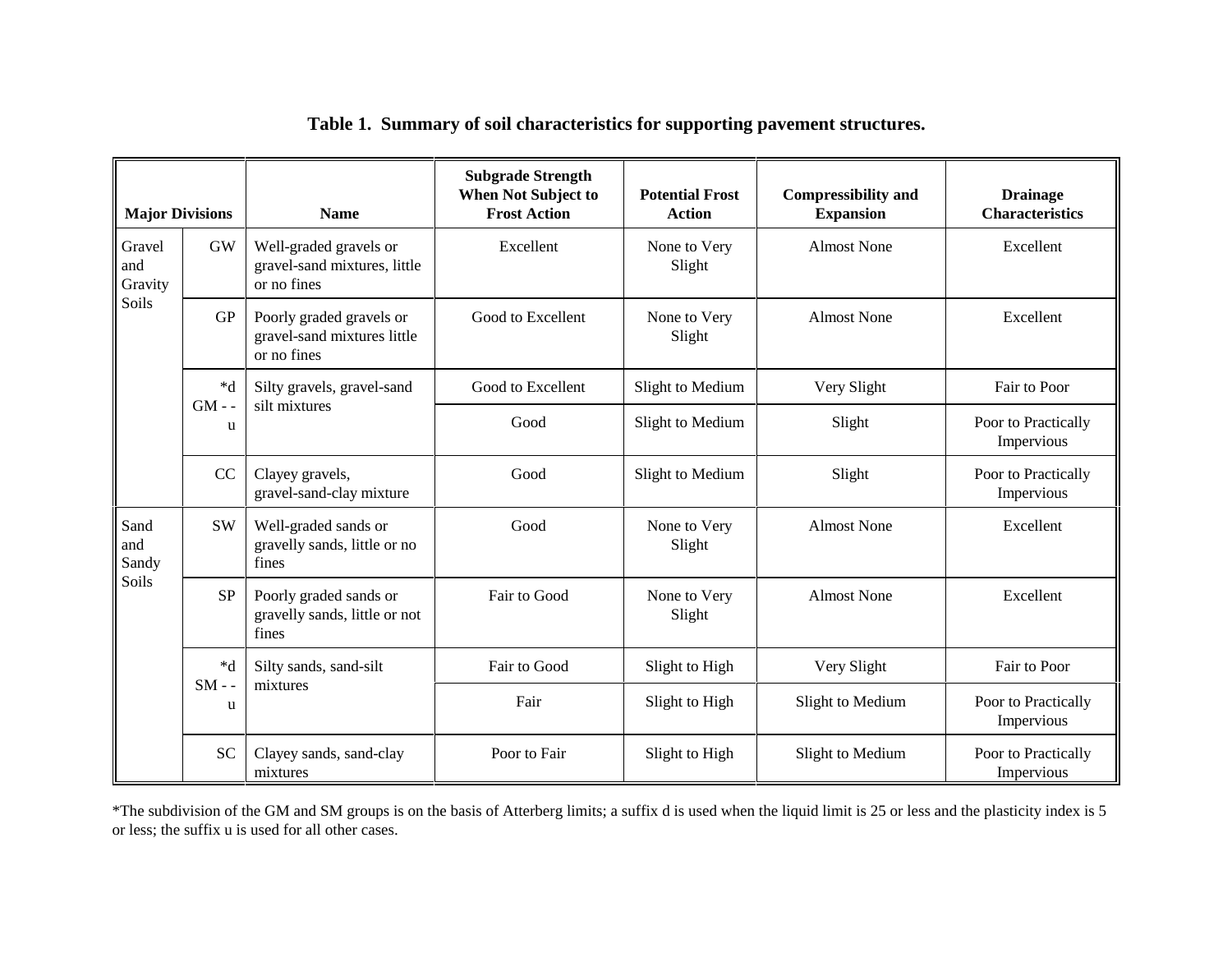| <b>Major Divisions</b>                            |           | <b>Name</b>                                                                                                                | <b>Subgrade Strength</b><br><b>When Not Subject</b><br>to Frost Action | <b>Potential Frost</b><br><b>Action</b> | <b>Compressibility and</b><br><b>Expansion</b> | <b>Drainage</b><br><b>Characteristics</b> |
|---------------------------------------------------|-----------|----------------------------------------------------------------------------------------------------------------------------|------------------------------------------------------------------------|-----------------------------------------|------------------------------------------------|-------------------------------------------|
| Silts and<br>Clays LL<br>is less<br>than 50       | ML        | Inorganic silts and very fine<br>sands, rock flour, silty or<br>clayey fine sand or clayey<br>silts with slight plasticity | Poor to Fair                                                           | Medium to Very High                     | Slight to Medium                               | Fair to Poor                              |
|                                                   | CL        | Inorganic clays of low to<br>medium plasticity, gravelly<br>clays, sandy clays silty clays,<br>lean clays                  | Poor to Fair                                                           | Medium to High                          | Slight to Medium                               | Practically Impervious                    |
|                                                   | OL.       | Organic silts and organic<br>silt-clays or low plasticity                                                                  | Poor                                                                   | Medium to High                          | Medium to High                                 | Poor                                      |
| Silts and<br>Clays LL<br>is<br>Greater<br>than 50 | MH        | Inorganic silts, micaceous or<br>diatomaceous fine sand or<br>silty soils, elastic silts                                   | Poor                                                                   | Medium to Very High                     | High                                           | Fair to Poor                              |
|                                                   | <b>CH</b> | Inorganic clays of high<br>plasticity, fat clays                                                                           | Poor to Fair                                                           | Medium to Very High                     | High                                           | Practically Impervious                    |
|                                                   | <b>OH</b> | Organic clays of medium to<br>high plasticity, organic silts                                                               | Poor to Very Poor                                                      | Medium                                  | High                                           | Practically Impervious                    |
| Highly<br>Organic<br>Soils                        | Pt        | Peal and other highly organic<br>soils                                                                                     | Not Suitable                                                           | Slight                                  | Very High                                      | Fair to Poor                              |

# **Table 1. Summary of soil characteristics for supporting pavement structures (continued).**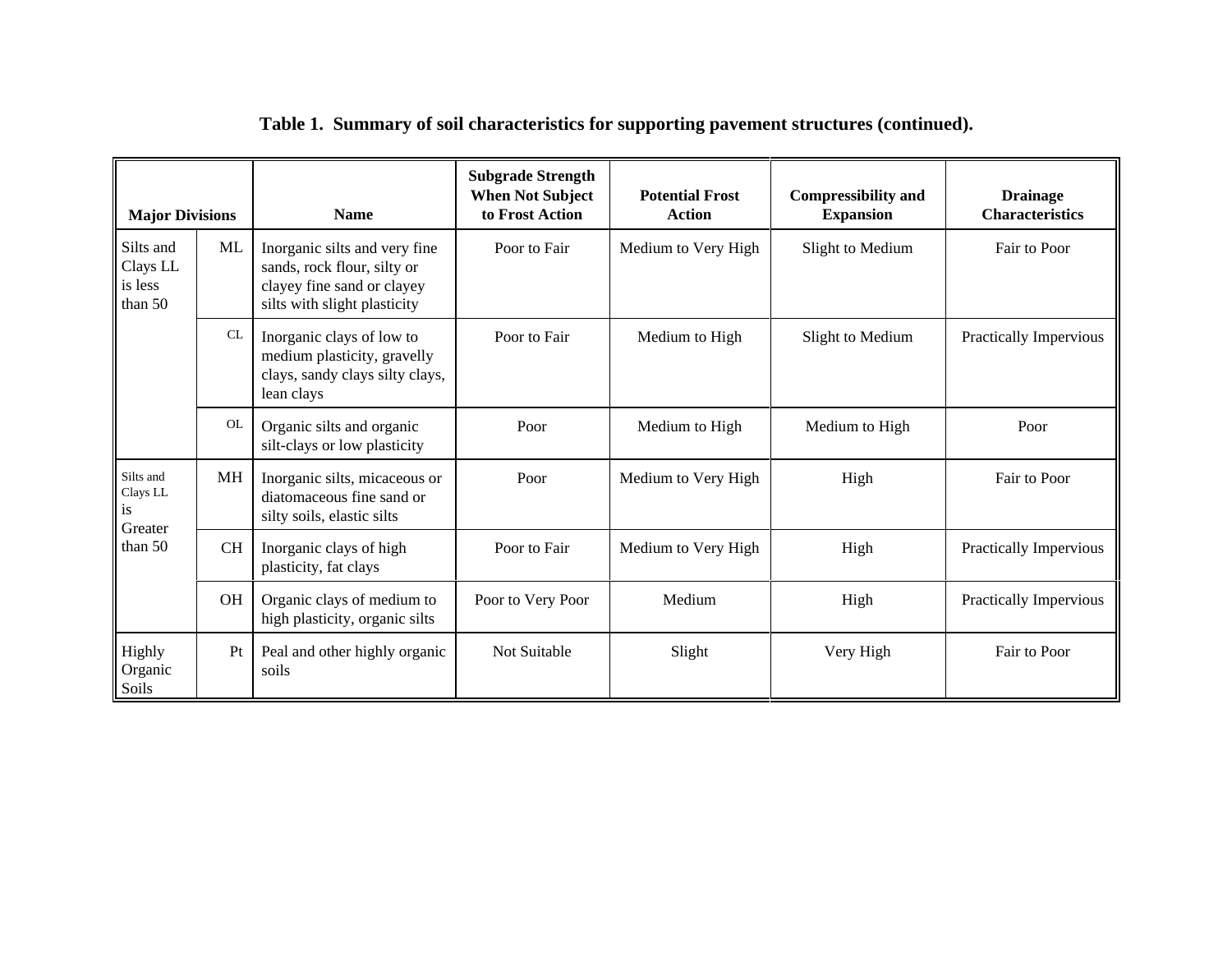## **Boring Location and Depth**

Regardless of the type of project, the borings should be spaced to establish in reasonable detail the stratigraphy of the subsurface materials. Borings should also be located to obtain a basic knowledge of the engineering properties of the overburden and bedrock formations that will be affected by or will have an effect upon the proposed pavement structure, and to locate and determine the quality and approximate quantity of construction materials, if required.

**Number of Borings.** The number and spacing of the borings should be consistent with the type and extent of the project and with the nature of the subsurface conditions. Rigid rules for the number and spacing of the borings cannot and should not be established. In general, emphasis should be placed on locating the borings to develop typical and representative geologic cross sections. The spacing of the borings is dependent on the subsurface variability of the project site. Typically, the spacing varies from 500 to 1,500 ft (150 to 450 m).

**Depth of Borings**. Just as rigid rules cannot be established for the spacing of borings, similar types of rules have no place in determining the depth to which the borings are drilled. However, general guidelines are available for planning explorations. Two major factors control the depth of exploration; namely, the magnitude and distribution of the traffic loads imposed on the pavement structure under consideration, and the nature of the subsurface conditions.

The planned exploration depths along the alignment of a highway depend on the knowledge of subsurface conditions as based on geological soil surveys and previous explorations. In areas of light cut and fill with no special problems, explorations should extend a minimum of 5 ft (1.5 m) below the proposed subgrade elevation. A few of the borings should extend to a depth 20 ft (6 m) below the planned surface elevation. However, where deep cuts are to be made, large embankments are to be constructed, and/or subsurface information indicates the presence of weak (or water saturated) layers, the boring depth should be increased. No specific guidelines are given, except that the borings should be deep enough to provide information on any materials which may cause problems with respect to stability, settlement, and drainage.

All borings should extend through unsuitable foundation strata (for example, unconsolidated fill; highly organic materials; or soft, fine-grained soils) to reach relatively hard or compact materials of suitable bearing capacity. Borings in potentially compressible fine-grained strata of great thickness should extend to a depth where the stress from superimposed traffic loads and/or thick embankments is so small that consolidation will not significantly influence surface settlement. Where stiff or compact soils are encountered at the surface and the general character and location of rock are known, borings should extend into sound rock. Where the location and character of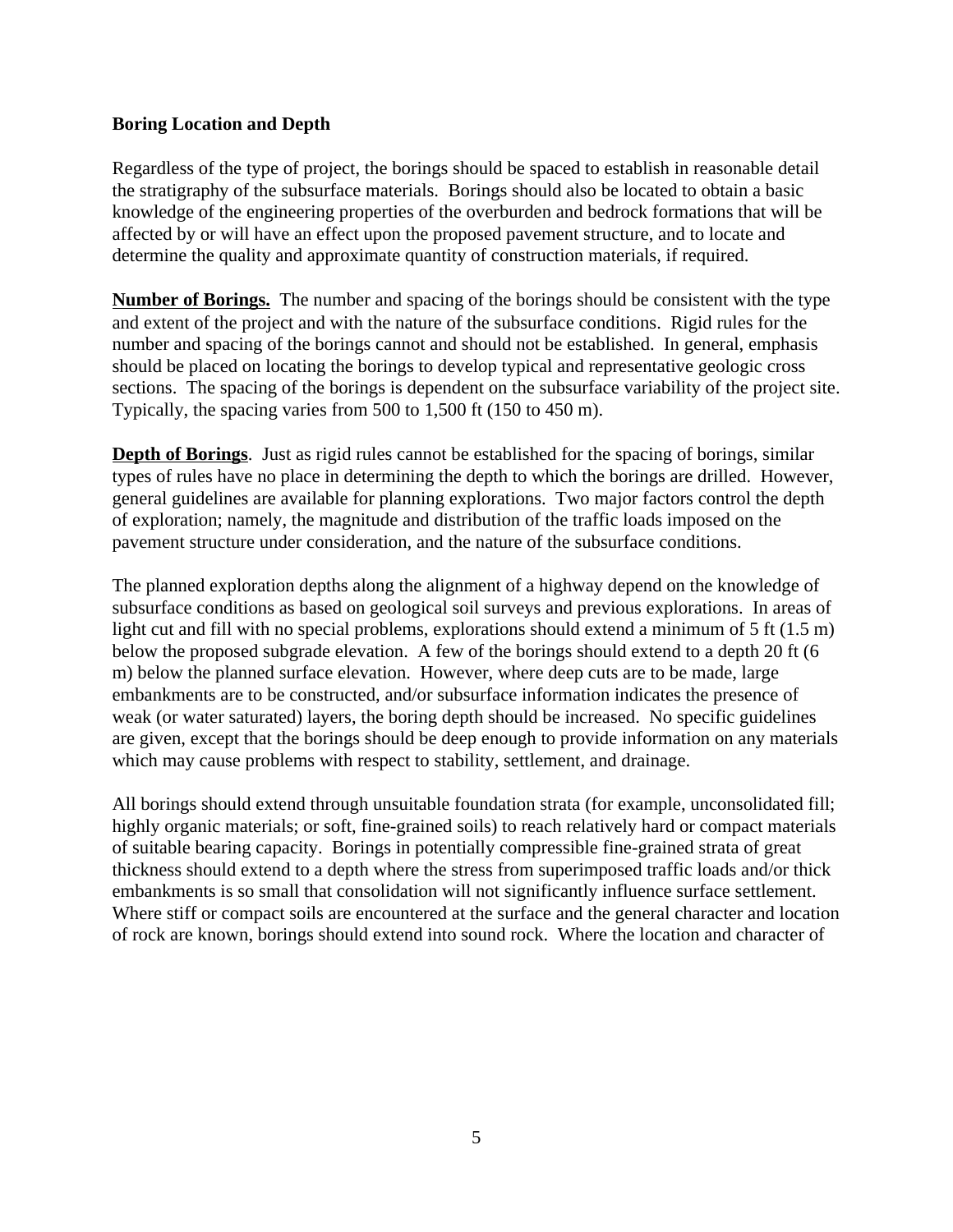rock are unknown, or where boulders or irregularly weathered materials are likely to be found, the boring penetration into rock should be increased.

## **Sample Recovery for Identification/Classification and Testing of Soils**

Sampling within the bore holes may be either continuous or intermittent. In the former case, samples are obtained throughout the entire length of the hole; in the latter (primarily used in areas of deep cuts), samples are taken about every 5 ft (1.5 m) and at every change in material. Initially, it is preferable to have a few holes with continuous sampling so that all major soil strata present can be identified. Every attempt should be made to obtain 100 percent recovery where conditions warrant. The horizontal and vertical extent of these strata can then be established by intermittent sampling in later borings, if needed.

In order to obtain a basic knowledge of the engineering properties of the materials which will have an effect on the design, undisturbed samples (such as those obtained with thin wall samplers or double tube core barrel rock samplers) should be taken, if at all possible. The actual number taken should be sufficient to obtain information on the shear strength, consolidation characteristics, and resilient modulus of each major soil stratum. If undisturbed samples cannot be recovered, disturbed samples should be recovered. Disturbed samples can be obtained by split barrel samplers. Disturbed samples permit visual identification and classification of the materials encountered, as well as identification by means of grain size, water content, and Atterberg Limit Tests.

Undisturbed samples should comply with the following criteria:

- 1) The samples should contain no visible distortion of strata, or opening or softening of materials;
- 2) Specific recovery ratio (length of undisturbed sample recovered divided by length of sampling push) should exceed 95 percent; and
- 3) The samples should be taken with a sampler with an area ratio (cross sectional area of sampling tube divided by full area or outside diameter of sampler) less than 15 percent.

At least one representative undisturbed sample should be obtained in cohesive soil strata, in each boring for each 5 ft (1.5 m) depth, and/or just below the planned surface elevation of the subgrade. Recommended procedures for obtaining undisturbed samples are described in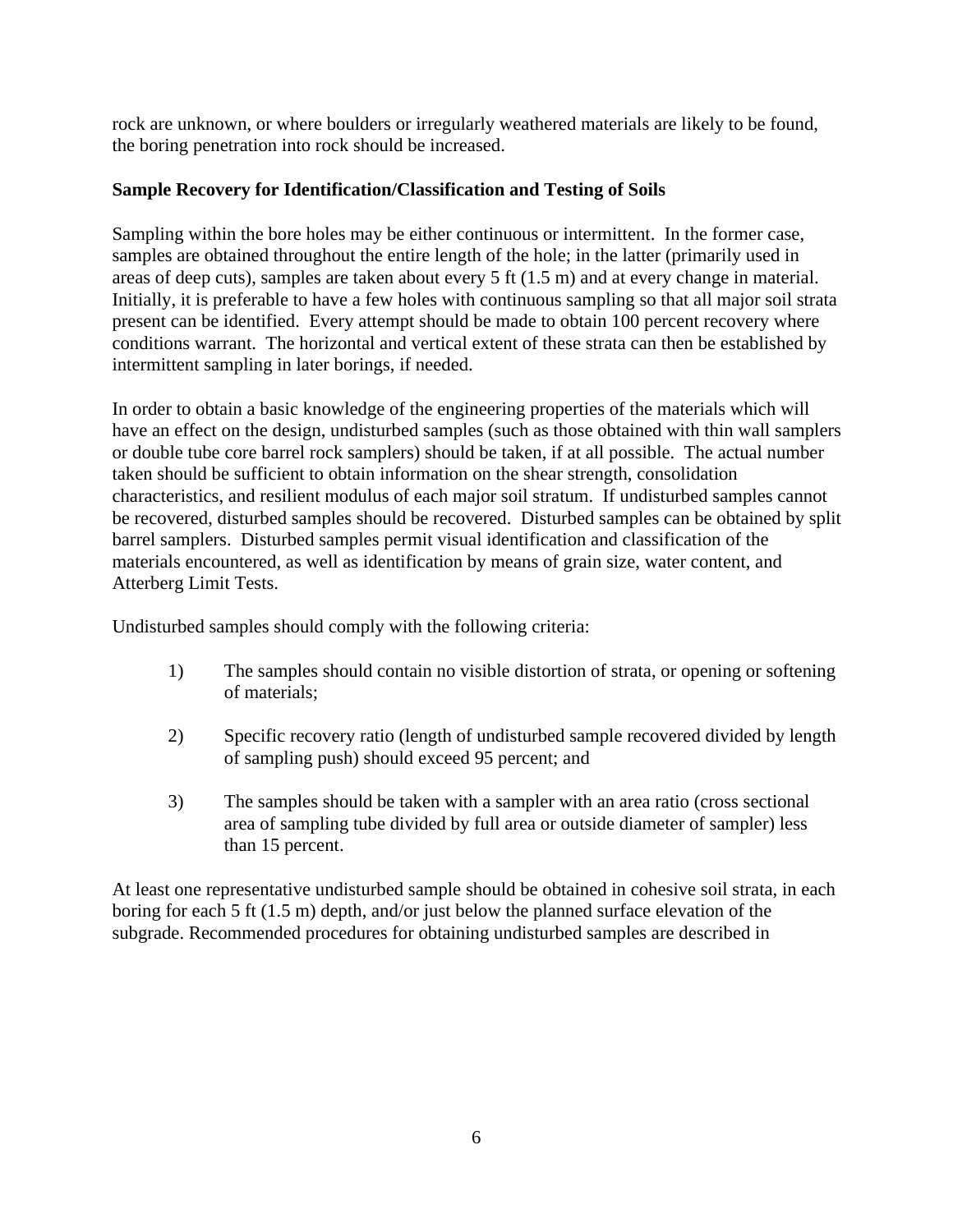AASHTO Standard T207, Thin-Walled Tube Sampling of Soils (ASTM Standard D1587). All samples (disturbed and undisturbed) and cores should be wrapped or sealed to prevent any moisture loss, placed in protective core boxes, and transported to the laboratory for testing and visual observations.

## **SELECTION OF RESILIENT MODULUS TEST SPECIMENS**

Once in the laboratory, soil samples should be carefully reviewed and identified for resilient modulus testing. Two types of specimens can be tested: disturbed and undisturbed. Undisturbed specimens should be free of visual defects and represent their natural conditions (moisture content and density). For disturbed or reconstituted specimens, bulk material should be recompacted to as close to the natural conditions as possible.

## **Number of Test Specimens**

The number of test specimens depend on the number of different soils identified from the borings, and the condition of those soils. Most of the test specimens should be taken from as close to the top of subgrade as possible to a depth 2 ft (0.6 m) below the planned subgrade elevation. However, a few tests should be performed on the soils encountered at a greater depth, especially if those deeper soils are softer (or weaker). No guidelines regarding the number of tests are provided, with the exception that all of the major soil types encountered near the surface should be tested with replicates, if possible. Stated simply, resilient modulus tests should be performed on any soil type that may have a detrimental impact on pavement performance.

Another important point to remember (in selecting the number of specimens to be tested) is that the resilient modulus measured from repeated load tests can be highly variable. Coefficient of variations exceeding 25 percent for the resilient moduli measured at the same stress state are not uncommon. This potential high variability in test results requires increased testing frequencies (i.e., more than two or three resilient modulus tests along a project). As a general guide and suggested testing frequency, three resilient modulus tests should be performed on each major subgrade soil found along the highway alignment. If the variability of test results (resilient moduli measured at the same stress state) exceeds a coefficient of variation of 25 percent, then additional resilient modulus tests should be performed.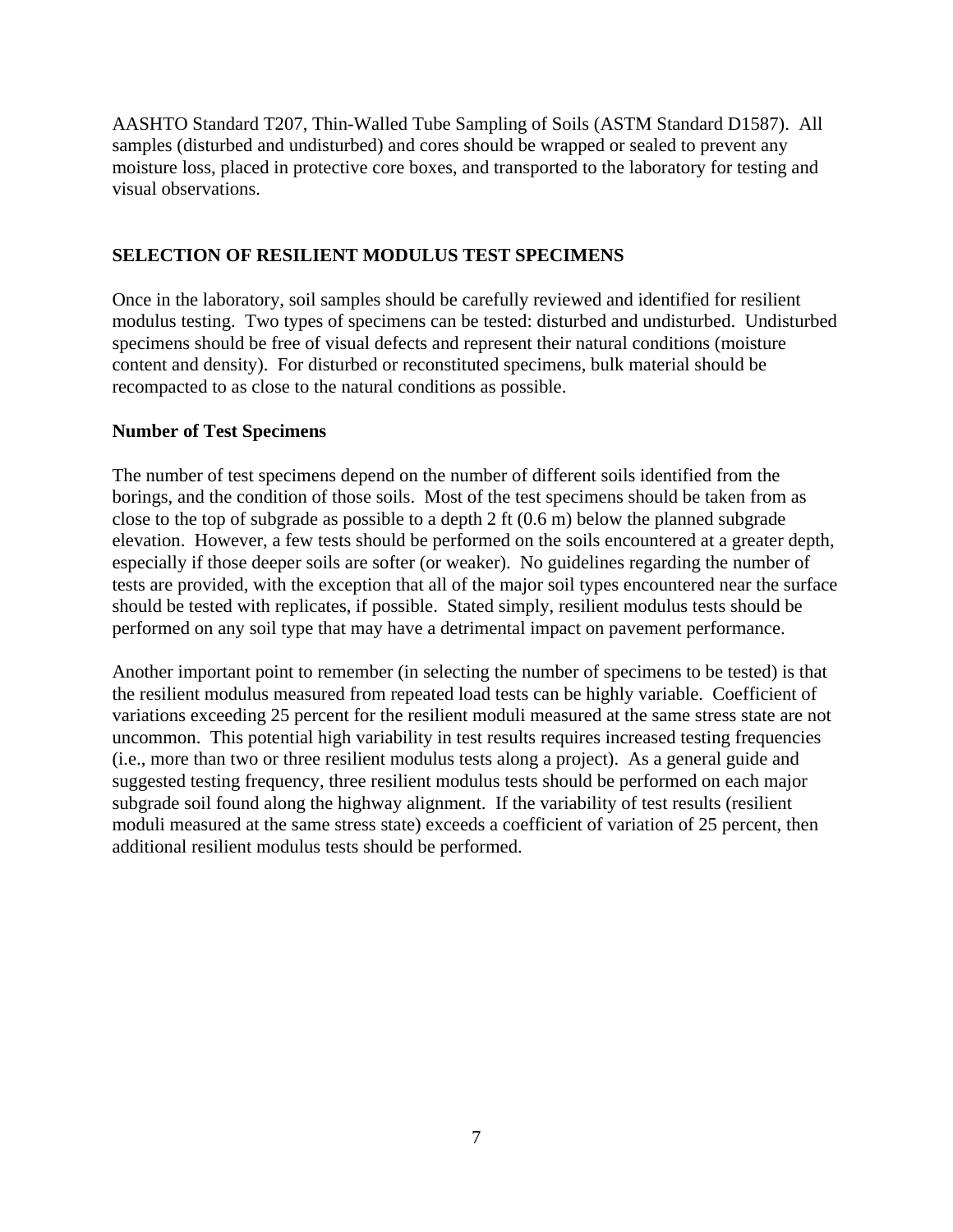### **Condition of Test Specimens**

The condition of test specimens refers to the dry density and moisture content of the specimen. For undisturbed test specimens, the dry density and moisture content are the same as found during the sampling operation. Unfortunately, the variability in test results between undisturbed specimens of the same soil type can be quite high, because of the difference in dry densities and moisture contents of the soil that can exist along a roadway (both vertically and horizontally). Increased variability will require increased testing frequencies to be confident in the data. More importantly, the moisture content of some fine-grained soils may increase significantly after pavement construction. For this case, the resilient modulus measured at the moisture content expected during construction may not be representative of the actual condition several years after construction. This potential change must be considered in planning the resilient modulus test program for pavement structural design.

Test specimens can be compacted in the laboratory to the same dry density, but at different moisture contents for resilient modulus testing. The resilient moduli can then be determined directly for varying moisture contents. Unfortunately, remixing and recompacting undisturbed test specimens (especially for some clays), even at the same moisture content and dry density, can significantly alter the resilient modulus test results.

Obviously, the moisture content can be measured on soil samples recovered from the borings. The important question to be answered is: What will the moisture content be for a particular season and/or time? This is a difficult question to answer, even at a moderate confidence level.

The density used in the resilient modulus test program should be the insitu density after construction. The moisture content of the soils beneath pavement structures do vary seasonally, and is the parameter most difficult to predict. For some cohesionless soils, the moisture content may decrease and increase from the optimum moisture content depending on the surface and subsurface drainage characteristics and with the amount of rainfall at the site. However, for some cohesive soils (such as expansive clays), the moisture contents below a pavement tend to increase to values above optimum. Thus, the moisture content to be used in the resilient modulus test should be representative of the more critical moisture condition measured during the year (i.e., higher moisture contents). Experience and experimental test results should be used to determine the moisture content for the critical part of a year, and that value is to be used in the test program, as a minimum.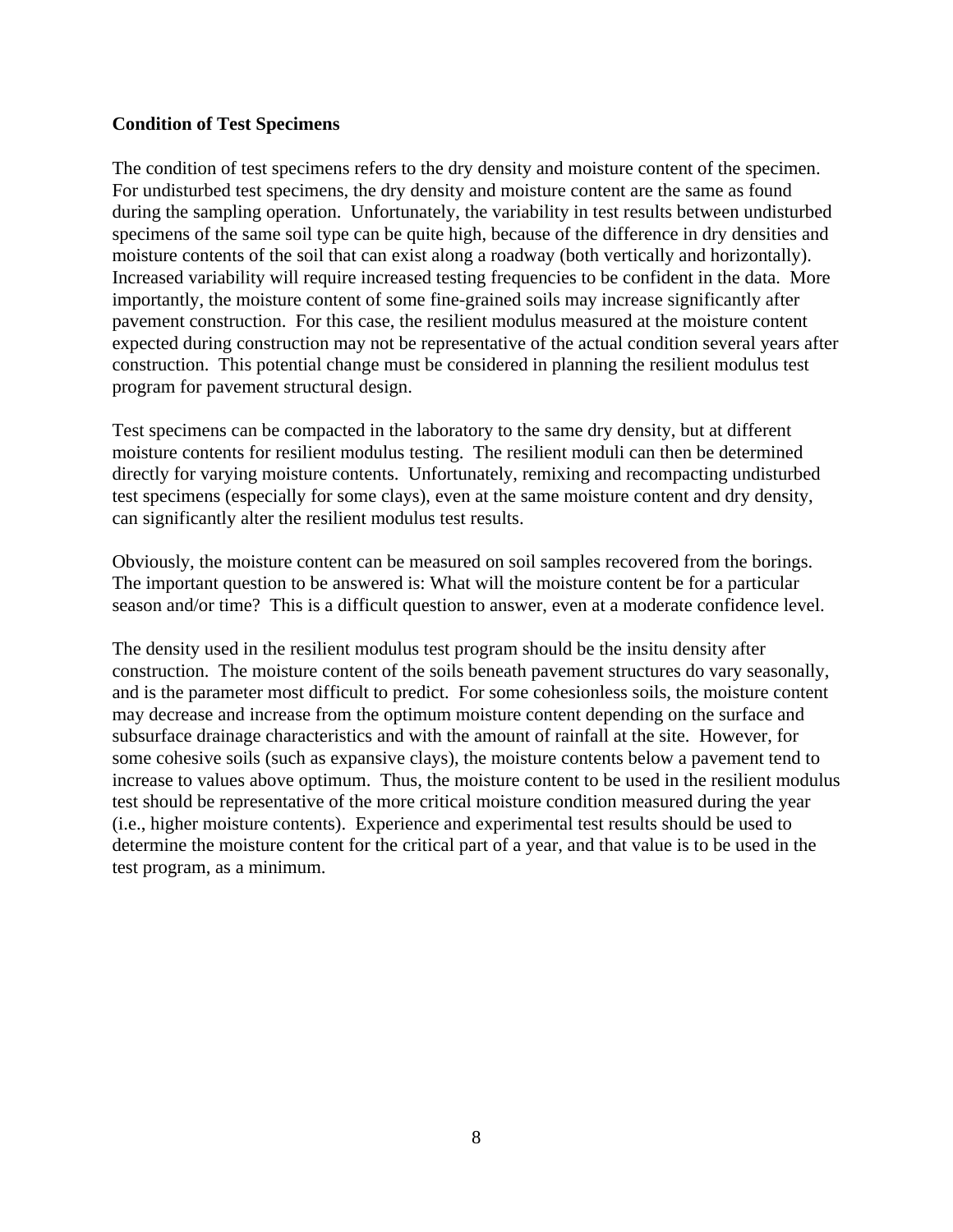#### **LABORATORY RESILIENT MODULUS TESTS**

#### **Constitutive Relationships**

Repeated load triaxial compression tests are used to measure the resilient modulus of subgrade soils. These tests are performed over a range of vertical stresses and confining pressures to evaluate the nonlinear elastic behavior of soils. Thus, the resilient modulus test does not result in a single modulus value, but defines the modulus at different stress states. In other words, for most roadbed soils, the modulus is dependent on the stress state used. Various types of relationships have been used to represent the repeated load resilient modulus test results of coarse-grained and fine-grained soils. The two relationships referred to in the 1993 AASHTO Design Guide are:

For coarse-grained soils:

$$
M_R = K_1(\Theta)^{K_2} \tag{1}
$$

where:  $\theta = \text{bulk stress}$  $K_1$  and  $K_2$  are regression constants

For fine-grained soils:

$$
M_R = K_1(\sigma_d)^{K_3} \tag{2}
$$

where:  $\sigma_d =$  deviator stress  $K_1$  and  $K_3$  are regression constants

More recently, other constitutive relationships have been used to represent the laboratory test results of all unbound pavement materials and subgrade soils. Two of these relationships are:

$$
M_R = K_1(\sigma_d)^{K_2} (1 + \sigma_3)^{K_5}
$$
 (3)

where:  $\sigma_3$  = confining pressure  $K_1$ ,  $K_2$ ,  $K_5$  are regression constants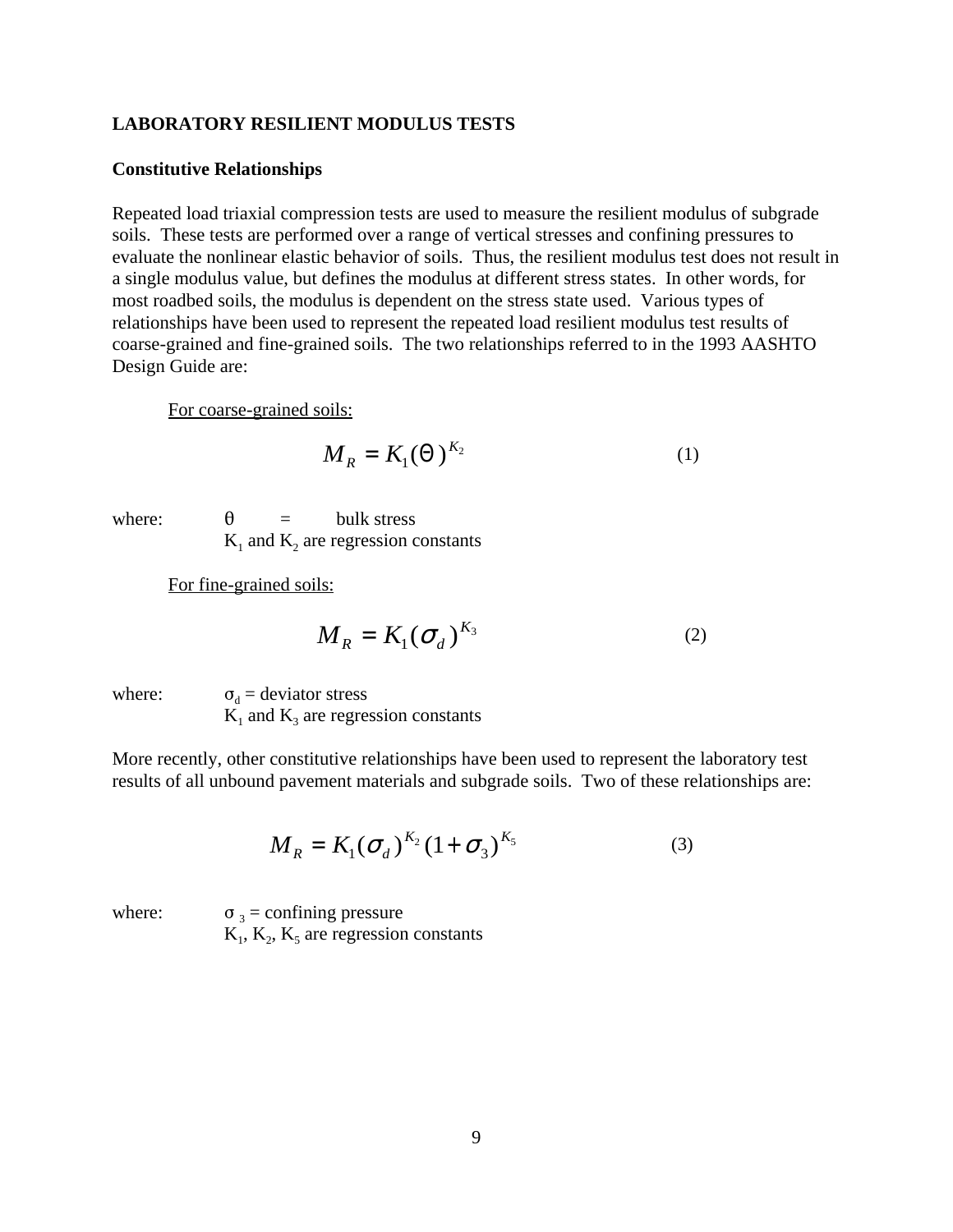$$
M_R = K_1 p_a \left[ \frac{\theta}{P_a} \right]^{K_2} \left[ \frac{\sigma_d}{P_a} \right]^{K_3}
$$
 (4)

where:

 $p_a$  = atmospheric pressure<br>  $K_1, K_2, K_3$  = nonlinear elastic cons nonlinear elastic constants and coefficients

Equation 4 is suggested for use to represent the laboratory data, because it has been found to consistently result in a higher multiple correlation coefficient and is applicable to a diverse range of unbound pavement materials and subgrade soils.(2)

#### **Test Procedure and Analysis of Test Results**

Repeated load resilient modulus tests were performed as part of the Strategic Highway Research Program (SHRP)-Long Term Pavement Performance (LTPP) program. SHRP Test Protocol P-46 (Resilient Modulus of Unbound Granular Base/Subbase materials and Subgrade Soils) specifies the vertical loads and confining pressures recommended for use that include most stress states that occur in the subgrade soils under highway wheel loads. An example of the repeated load resilient modulus test results (in terms of resilient modulus as a function of stress states) is shown in figure 1 for one of the General Pavement Studies (GPS) sites included in the LTPP program. Linear regression analyses can be used to determine the nonlinear elastic parameters  $(K_1, K_2, K_3)$  for the above equation. The nonlinear elastic parameters for the test results from the noted GPS site are also included in figure 1.

The nonlinear elastic coefficients and exponents (K-values) should be determined for each test specimen to ensure that the multiple correlation coefficient exceeds 0.90 (i.e., equation 4 is applicable to the test results). The repeated-load resilient modulus test results from similar soils and test specimen conditions can be combined. Thus, a "pooled"  $K_1$ ,  $K_2$ , and  $K_3$  is determined and assigned to each major soil strata, both vertically and along the horizontal alignment of the roadway. If the multiple correlation coefficient for a particular test specimen is less than 0.90, the test results and equipment should be checked for possible errors and/or test specimen disturbance during testing (i.e., possible air leaks in the membrane surrounding the test specimen). If no errors or disturbances are found, the use of a different constitutive relationship should be considered.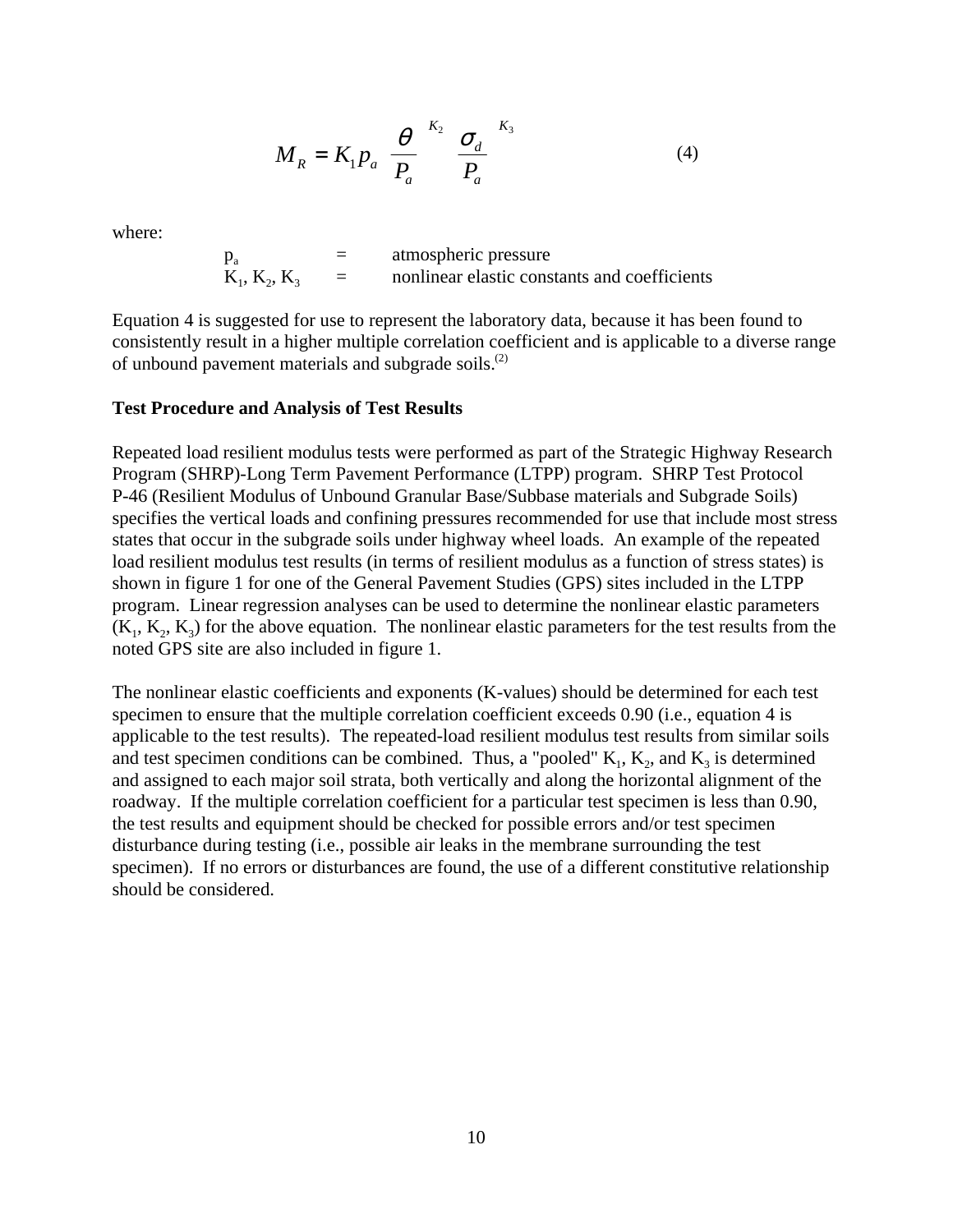

**Subgrade (Clay) From GPS Site No. 481174**  $M_R = 688.4 \ P_a (\Theta/P_a)^{0.11} (\sigma_d/P_a)^{-0.08}$ 

(psi) x 6.895 x 10<sup>3</sup> =  $P_a$ 

**Figure 1. Example of repeated load triaxial resilient modulus test results of a clay soil.**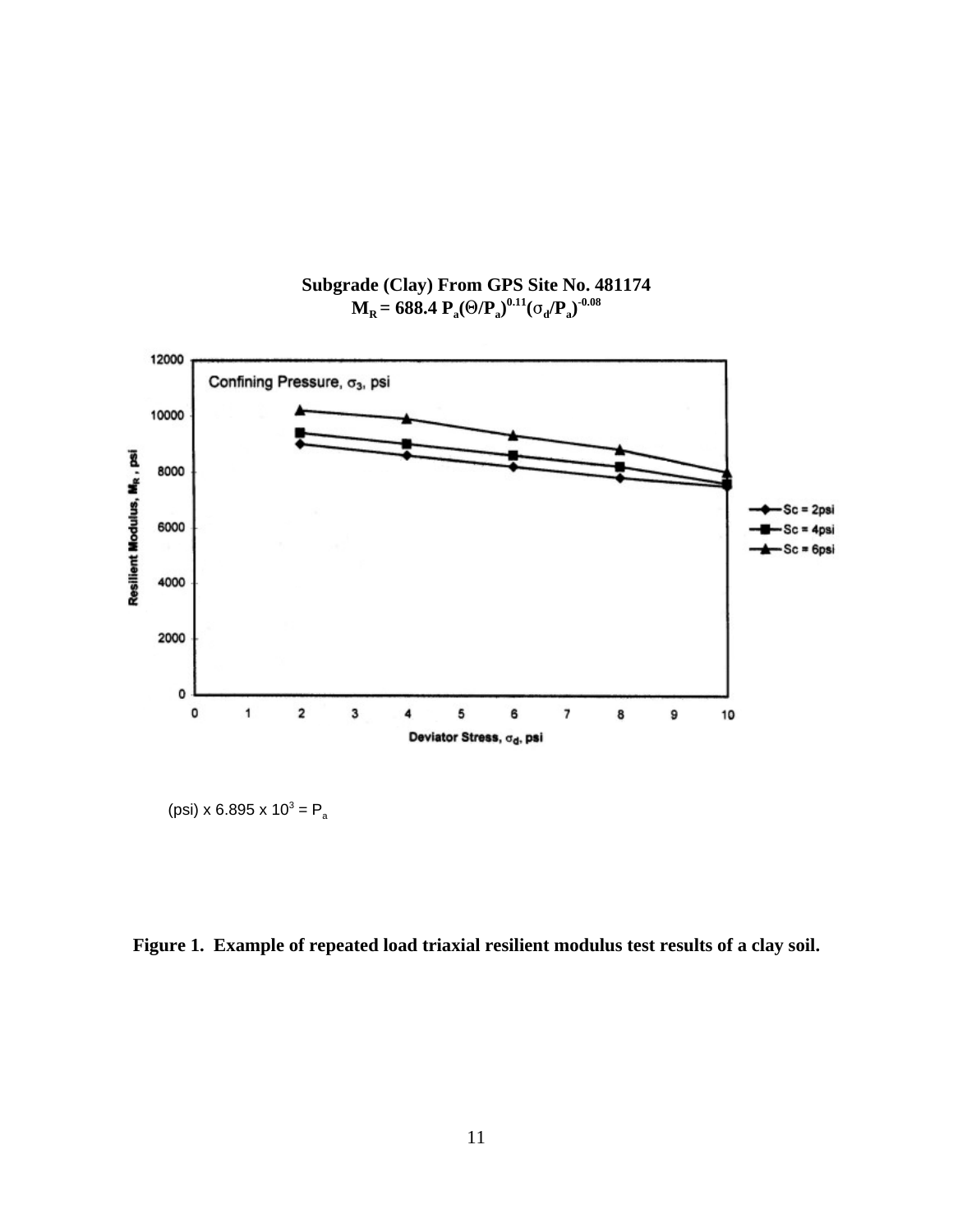For uniform subsurface conditions, the pooled  $K_1$ ,  $K_2$ , and  $K_3$  values can be determined and used for the entire site. For sites with variable subsurface conditions, the pooled  $K_1, K_2$ , and  $K_3$  values representative of the weaker soils (lower moduli) can be used to determine the insitu resilient modulus and that value just assumed for the entire project for simplicity. Unfortunately, use of the simplified approach will result in more costly designs (i.e., requires greater layer thicknesses for areas with better support or greater strengths).

Conversely, the designer may want to consider using the pooled K-values for each soil type. This will allow the designer to consider using different layer thicknesses and/or pavement structures for each type of soil or subsurface condition encountered. The more detailed approach is suggested for use.

#### **DETERMINATION OF INSITU RESILIENT MODULUS**

In order to determine the insitu resilient (or elastic) modulus from laboratory repeated load triaxial compression tests, the actual lateral and vertical stresses must be known and include the at-rest earth pressures. To determine these values, densities and layer thicknesses of the pavement structure must be initially estimated or assumed. The following steps are used to determine a resilient modulus that is representative of the insitu stress state.

1. Determine the earth pressure coefficient, k:

For cohesive soils (such as clays), the at-rest earth pressure coefficient,  $k_0$ , is normally considered to be a function of Poisson's ratio, *v*, and is:

$$
k_o = \nu / (1 - \nu) \tag{5}
$$

For noncohesive soils (such as gravels and sands), the at-rest earth pressure coefficient is a function of the angle of shearing resistance,  $\phi$ , and is:

$$
k_o = 1 - \sin \phi \tag{6}
$$

As the wheel or test load is applied to the pavement and the pavement begins to deflect, the resulting pressure exerted by the soil approaches a maximum value known as the passive earth pressure. The passive earth pressure coefficient,  $k_p$ , is: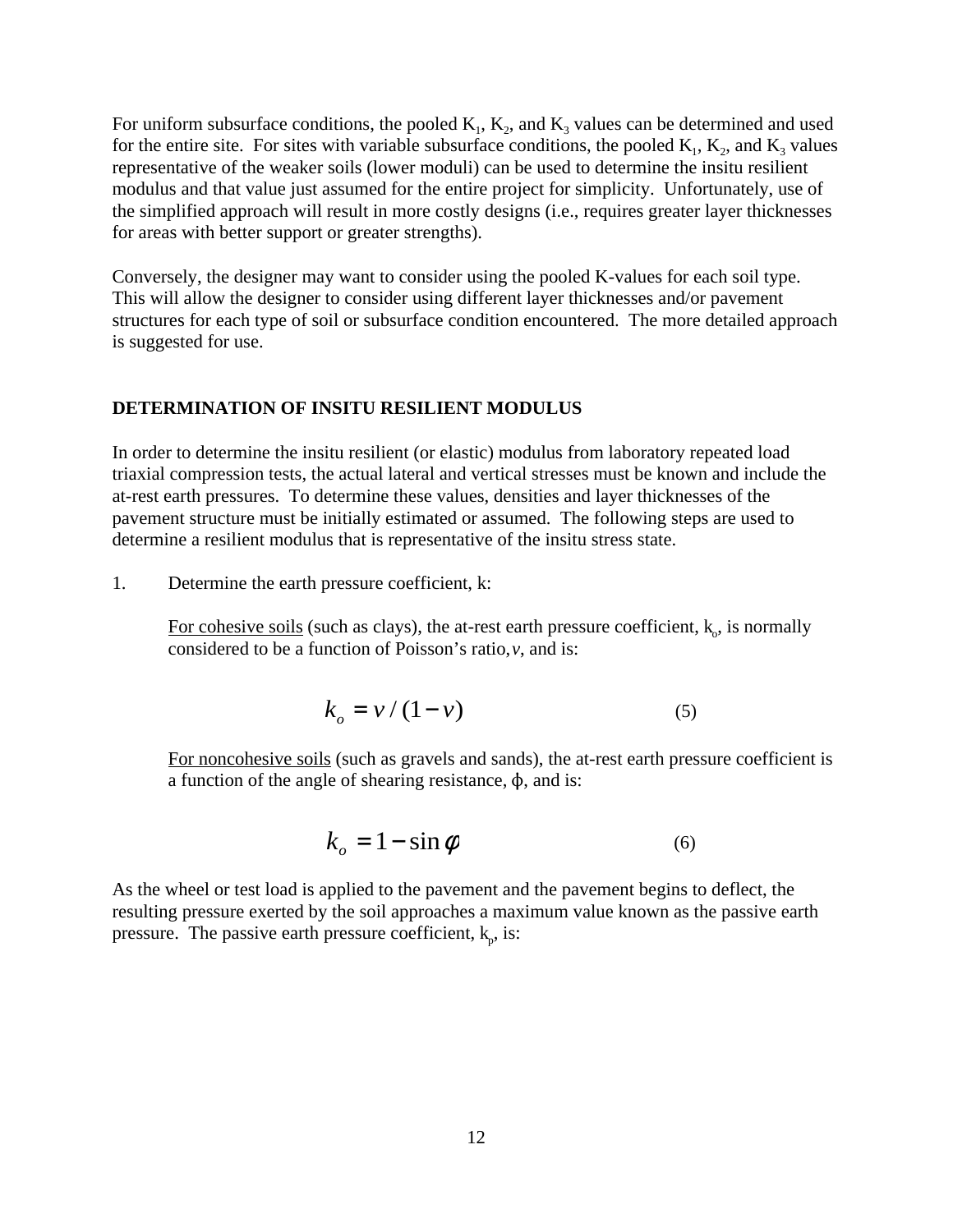$$
k_{P} = \tan^{2}(45 + \frac{\phi}{2}) + \frac{2C}{\sigma_{z}}\tan(45 + \frac{\phi}{2})
$$
 (7)

where:

$$
\sigma_z = \text{total vertical stress}
$$
  
\n
$$
C = \text{cohesion of the soil}
$$

For pavement structural analyses, both the passive and at-rest earth pressures have been used to determine the actual stress-state in the subgrade. For thin pavements (pavements with unbound aggregate base layers less than 8 in (0.2 m) in thickness and surface layers less than 1 in (25.4 mm) in thickness and without stabilized subgrades) under heavy loads [greater than an 18-kip (80-kN) axle load], the passive earth pressure coefficient should be used. However, the at-rest earth pressure coefficient is used for most types of pavement structures, because the deformations in the subgrade from the imposed wheel loads (at the calculation depth) are usually very small.

2. Compute the insitu lateral stress,  $\sigma_3$ :

$$
\sigma_3 = \sigma_3' + p_o \tag{8}
$$

where:

$$
p_o = K_o (D_s \gamma_s + D_p \gamma_p) \tag{9}
$$

- $\sigma_3$  = Lateral stress computed with elastic layer theory from a load applied to the pavement's surface.
- $p_0$  = At-rest earth pressure 18 in (0.5 m) into the subgrade. For uniform conditions, 18 in (0.5 m) is typically used; however, if variable soil conditions exist vertically and the subsurface soils are divided into two layers, the depth should be to the mid-depth of the top layer and 18 in (0.5 m) into the lower layer.
- $k_0$  = At-rest earth pressure coefficient
- $D<sub>s</sub>$  = Depth into the subgrade
- 
- $\gamma_s$  = Unit weight of the subgrade or road bed soil<br>D<sub>n</sub> = Thickness of the pavement structure and stable  $=$  Thickness of the pavement structure and stabilized subgrade layer, if present.
- $\gamma_p$  = Weighted average unit weight of the pavement structure and stabilized subgrade, if present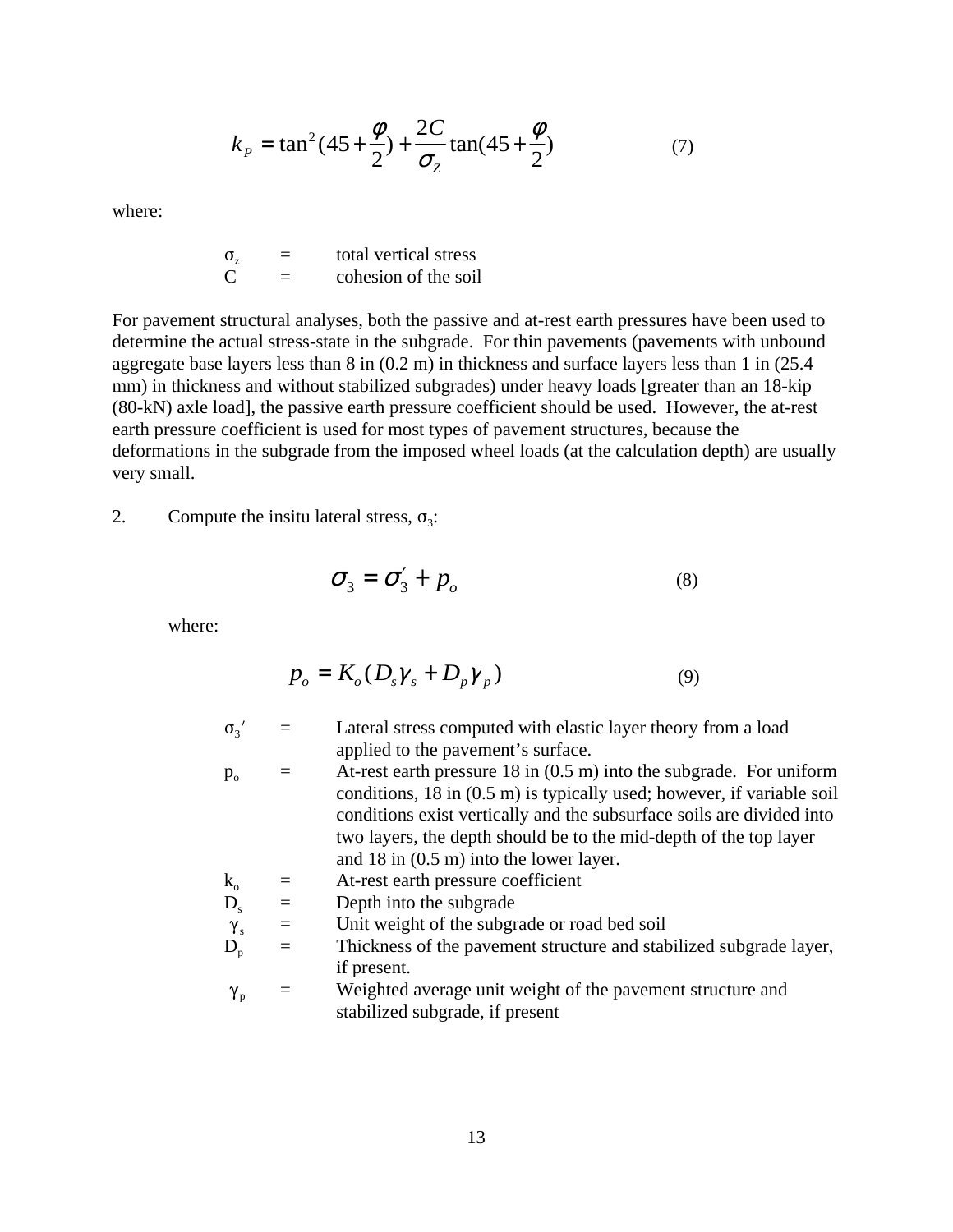3. Compute the insitu deviator stress,  $\sigma_d$ :

$$
\sigma_d = \sigma'_d + p_o(k_o^{-1} - 1) \tag{10}
$$

where:

 $\sigma_{d}$  = Deviator stress computed with elastic layer theory from a wheel load applied to the pavement's surface.

4. Compute the insitu bulk stress,  $\theta$ :

$$
\theta = \sigma_x' + \sigma_y' + \sigma_z' + \left[1 + 2k_o\right]\left[D_s\gamma_s + D_p\gamma_p\right] \tag{11}
$$

where:

$$
\sigma_x'
$$
,  $\sigma_y'$ ,  $\sigma_z'$  = Normal stresses computed with elastic layer theory in the horizontal (transverse and longitudinal) and vertical direction, respectively, from a wheel load applied at the payment's surface.

#### 5. Determine the insitu resilient modulus:

The insitu resilient modulus for a particular subgrade soil can be determined by substituting the total deviator stress (equation 10) and bulk stress (equation 11) into equation 4. As a result, an insitu resilient modulus can be calculated for each design area and major soil strata.

For those conditions when different soil types are encountered vertically in a particular boring or area, the insitu resilient modulus should be determined for each subsurface layer, as noted above. If the smaller resilient modulus is calculated at the top of the subgrade, then that value should be used in design for simplicity. If the larger resilient modulus is calculated at the top of the subgrade, both values can be considered separately or the equivalent stiffness concept can be used to decrease the larger resilient modulus to an equivalent value for the entire subgrade. In other words:

$$
M_R(Equivalent) = \frac{D_{S1}^3 M_{R1} + D_{S2}^3 M_{R2}}{(D_{S1})^3 + (D_{S2})^3}
$$
(12)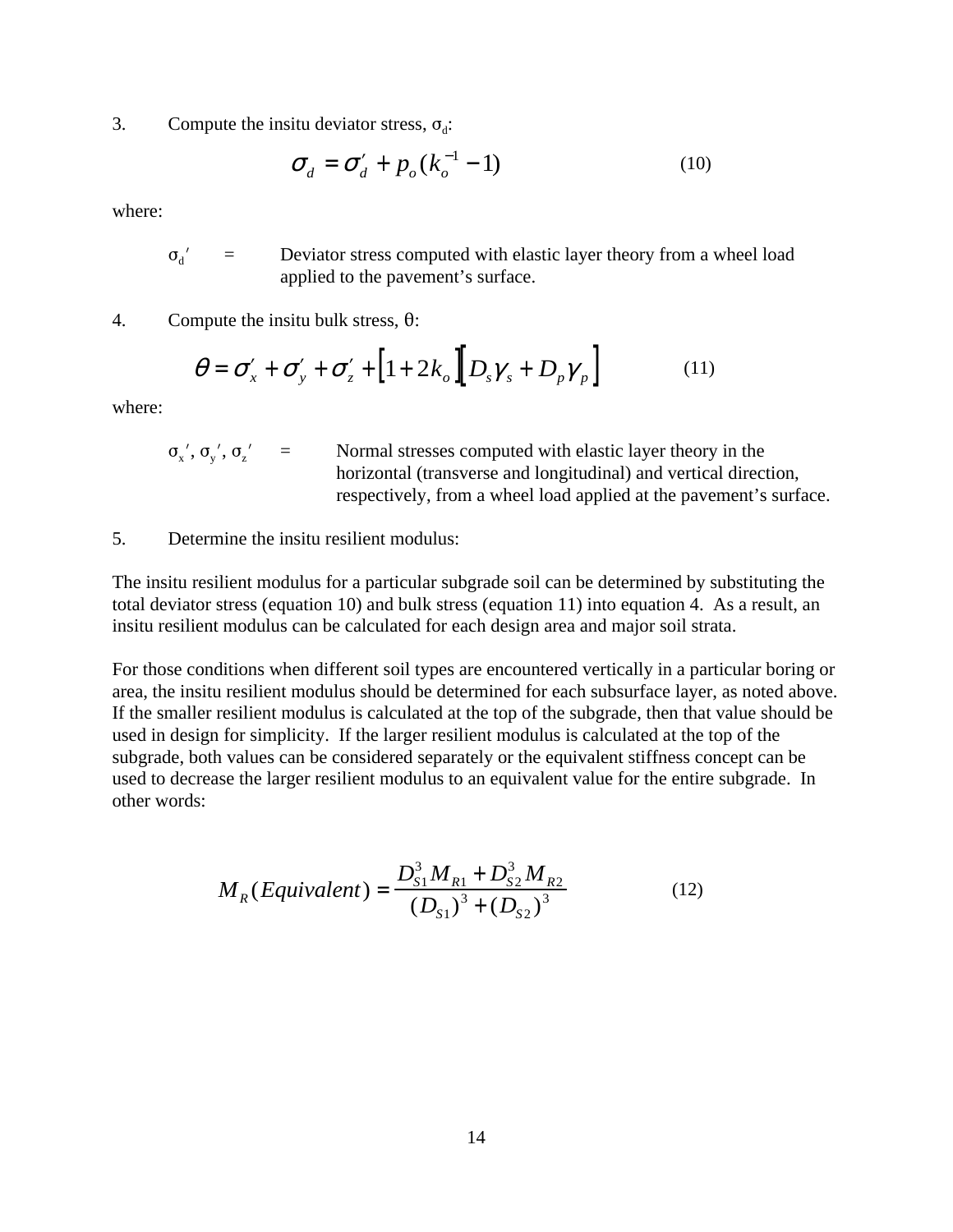## **DETERMINATION OF DESIGN RESILIENT MODULUS**

#### **Seasonal Variation Considerations**

The resilient modulus of subgrade soils is normally very sensitive to changes in moisture content. Since moisture contents of the subgrade can increase with time, subgrade materials must be tested at a moisture content that is higher than that at construction. If the pavement structure includes some type of positive drainage system, the subgrade soils should be tested or characterized at moisture contents slightly above the optimum value. This assumes that the drainage system is properly built and maintained. If frost is allowed to penetrate the subgrade material and no drainage feature is included, however, the moisture content will probably increase during spring thaw and a much higher moisture content should be used in the test program. This increase is both climate and soil dependent. Consequently, considerable focus is given to this parameter; seasonal variations in resilient modulus. In fact, most (if not all) of the compensation for seasonal variability in the AASHTO Guide is handled through the selection of the design or effective resilient modulus for the subgrade soil.

The "Guide" allows the use of two different procedures for determining the seasonal variation of the subgrade resilient modulus. One of these methods is to obtain a laboratory relationship between resilient modulus and moisture content of the soil. The resilient modulus is then varied for each of the different seasons within a year by the expected change in moisture content of the soil. As stated previously, the difficulty is in predicting the moisture contents of the subgrade soils by month or season. This procedure also requires an extensive laboratory testing program. An alternate procedure is to backcalculate the resilient modulus for different seasons using deflection basins measured on the pavement's surface. Predicting changes in the moisture content of subgrade soil is very difficult, if not totally impossible at a relative high confidence level. Thus, backcalculation of layer moduli has been considered to be a reasonable alternate for measuring seasonal variation of the roadbed soil elastic moduli.

If the seasonal moduli are determined through the use of backcalculation techniques, then those subgrade moduli must be multiplied by an adjustment factor,  $M_R$  (Lab)/E(FWD). This factor adjusts the backcalculated modulus to an equivalent laboratory measured value. The reason for this adjustment is that the design procedure is based on laboratory measured moduli, and the use of backcalculated moduli will result in an insufficient pavement thickness for designs based on the serviceability criteria.

The correction or adjustments to the calculated equivalent elastic modulus for roadbed or embankment soils (from deflection basins measured with the FWD) are dependent on the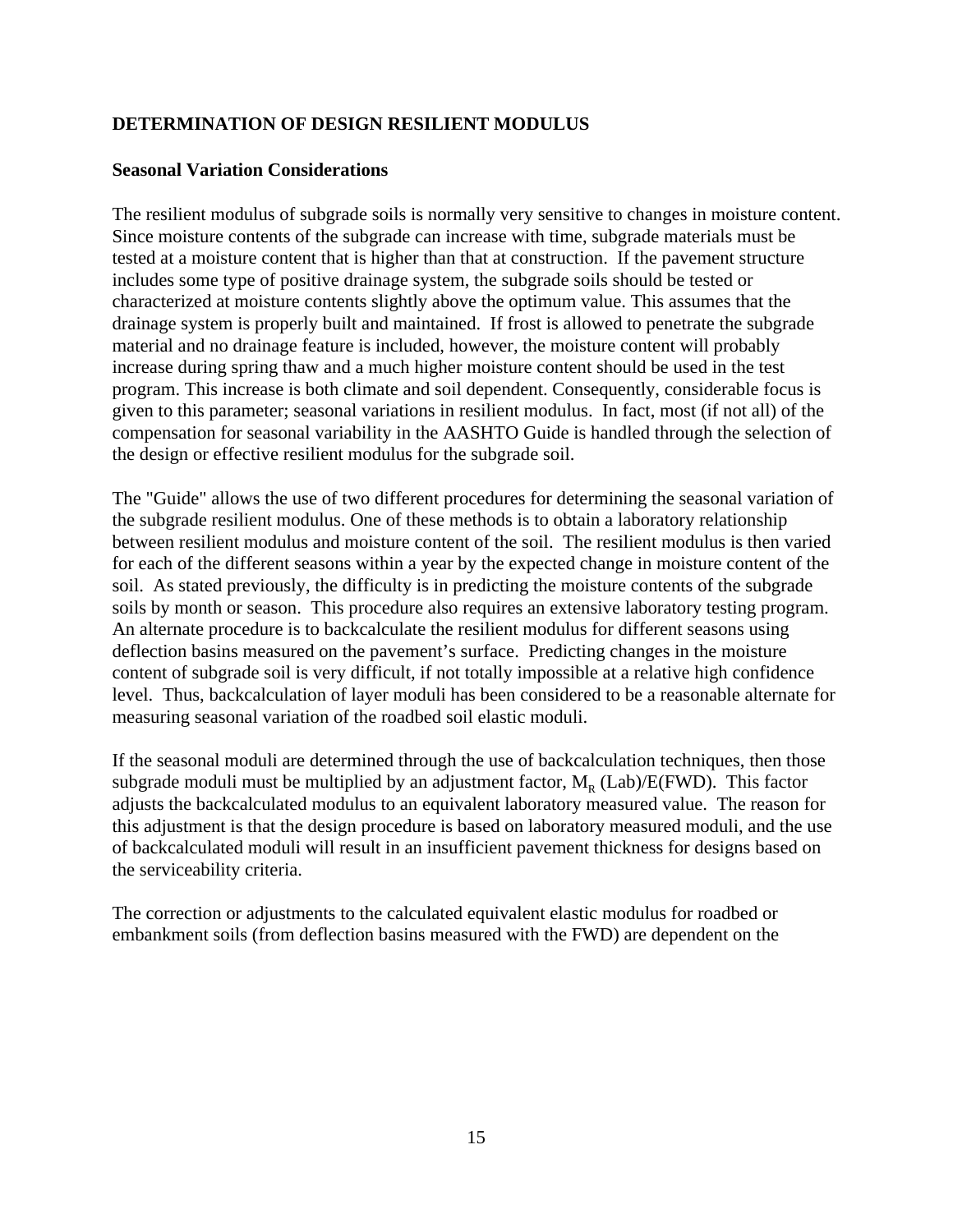materials above the subgrade. The following lists the C-values to convert the calculated elastic moduli from deflection basins to the resilient moduli measured in the laboratory using the repeated load triaxial compression test at an equivalent insitu stress state.

| <b>Pavement/Material Type</b>                                                                                                | Mean<br><b>C-Value</b> | <b>Coefficient of</b><br>Variation, % |
|------------------------------------------------------------------------------------------------------------------------------|------------------------|---------------------------------------|
| - Subgrade soils below a stabilized<br>subgrade                                                                              | 0.75                   | 13                                    |
| -Subgrade soils below a pavement<br>without an unbound granular base<br>and/or subbase layer, $\&$ no<br>stabilized subgrade | 0.52                   | 37                                    |
| -Subgrade soil below a pavement<br>with an unbound granular base<br>and/or subbase layer, but no<br>stabilized subgrade      | 0.35                   | 49                                    |

The above C-values (or adjustments to the backcalculated elastic layered moduli for subgrade soils) were determined using the sensor spacing set as a standard by SHRP (0, 8, 12, 18, 24, 36, 60 in) (0, 0.2, 0.3, 0.5, 0.6, 0.9, 1.5 m). Any deviation from this standard spacing can have an affect on these C-values. However, these differences have been found to be relatively small (less than 15 percent) for the other more common sensor spacing used; sensors equally spaced at 12 in (0.3 m).

#### **Effective Roadbed Resilient Modulus -Serviceability Criteria**

A major difference between the "new" AASHTO procedure and the other pavement design methods is that the weighted mean or average value representing the subgrade modulus are to be used. The AASHTO procedure establishes an estimate of relative damage  $(u_f)$  for each of the seasonal moduli values provided. The relationship provided in the Guide is given below:

$$
u_f = 1.18x10^8 xM_R^{-2.32}
$$
 (13)

where:

$$
u_f = Relative Damage based on a serviceability design criteria\n
$$
M_R = Roadbed Soil Resilient Modulus
$$
$$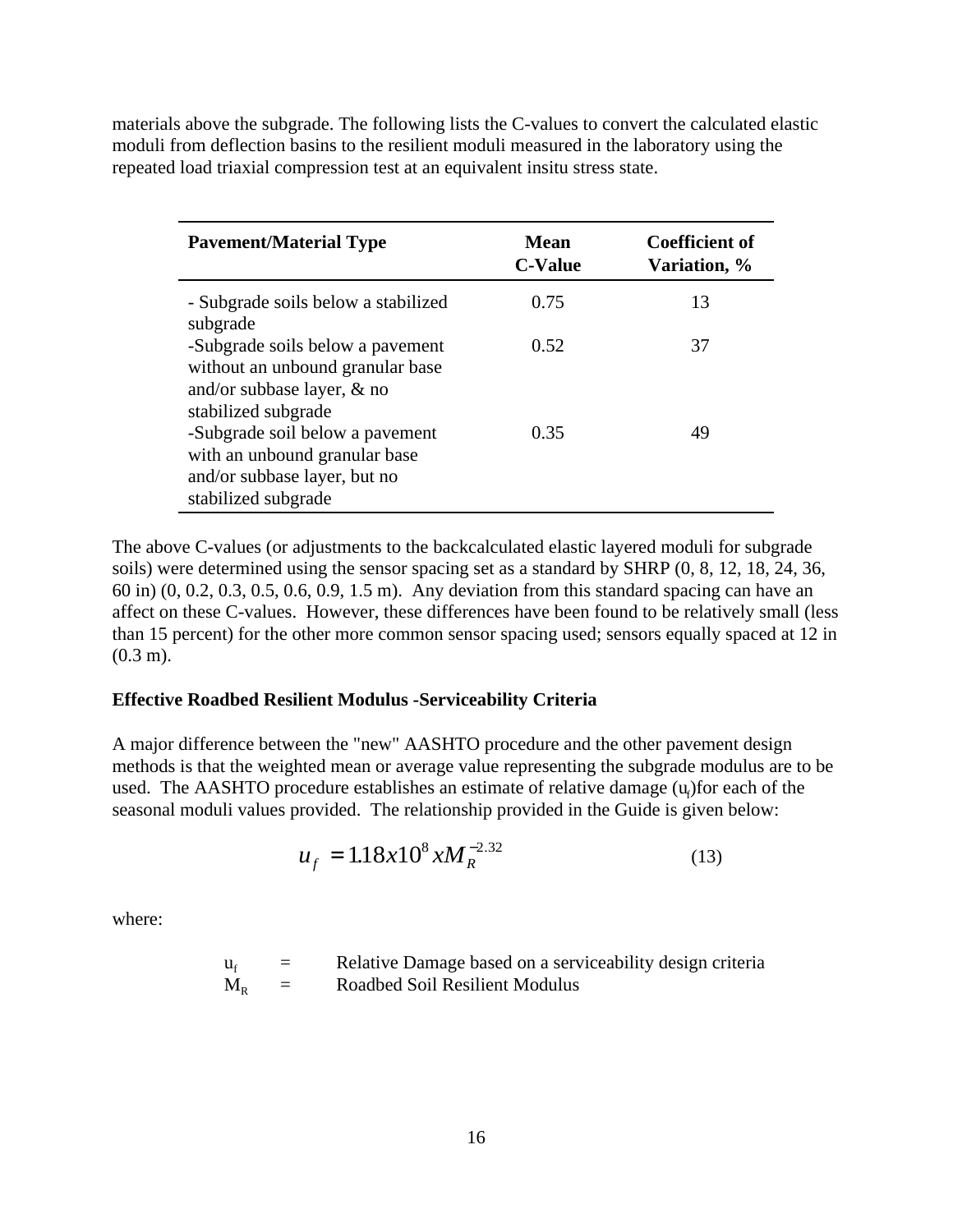Figure 2 is the AASHTO Chart for determining the "Effective Roadbed Resilient Modulus" for designs based solely on a serviceability criteria. To be technically correct, however, the design (based on the AASHTO design equation: serviceability) should be based on the roadbed soil in its weakest condition. In other words, the use of figure 2 may result in an insufficient pavement thickness to protect the subgrade.

#### **Design Subgrade Resilient Modulus - Subgrade Rutting Criteria**

Permanent deformation damage factors, (based on rutting in the subgrade) can be used to ensure that there is sufficient cover to prevent overstressing and excessive permanent deformation in the subgrade during periods of increased moisture. The following equations can be used to calculate an equivalent annual or design resilient modulus for the subgrade soil based on permanent deformation in the subgrade.

$$
U_{rs} = 4.022 \times 10^7 \left[ M_R \right]^{-1.962} \tag{14}
$$

$$
M_R(Design) = \sum_{i=1}^{j} \frac{(M_R)_i (U_{RS})_i}{(U_{RS})_i}
$$
(15)

where:

|                                    | $U_{\rm rsi} =$ | Damage factor based on a subgrade vertical compressive strain criteria in |
|------------------------------------|-----------------|---------------------------------------------------------------------------|
|                                    |                 | season 1                                                                  |
| $\rm M_{\rm \scriptscriptstyle D}$ | $\equiv$        | Resilient modulus of the subgrade soil in season i                        |
|                                    | $\equiv$        | number of seasons                                                         |

The effective roadbed resilient modulus based on serviceability criteria (figure 2) is usually greater than the design resilient modulus that is based on minimizing permanent deformations in the subgrade from wheel loads (equations 14 and 15). Thus, flexible pavement designs based on a serviceability criteria should always be checked using subgrade vertical compressive strain criteria, as shown below. $^{(2)}$ 

$$
Log N = 0.955 (log M_{RDesign}) - 4.082 (Log \epsilon_{v}) - 10.90
$$
 (16)

where:

 $N =$  allowable number of load applications for a specific axle weight and configuration and tire pressure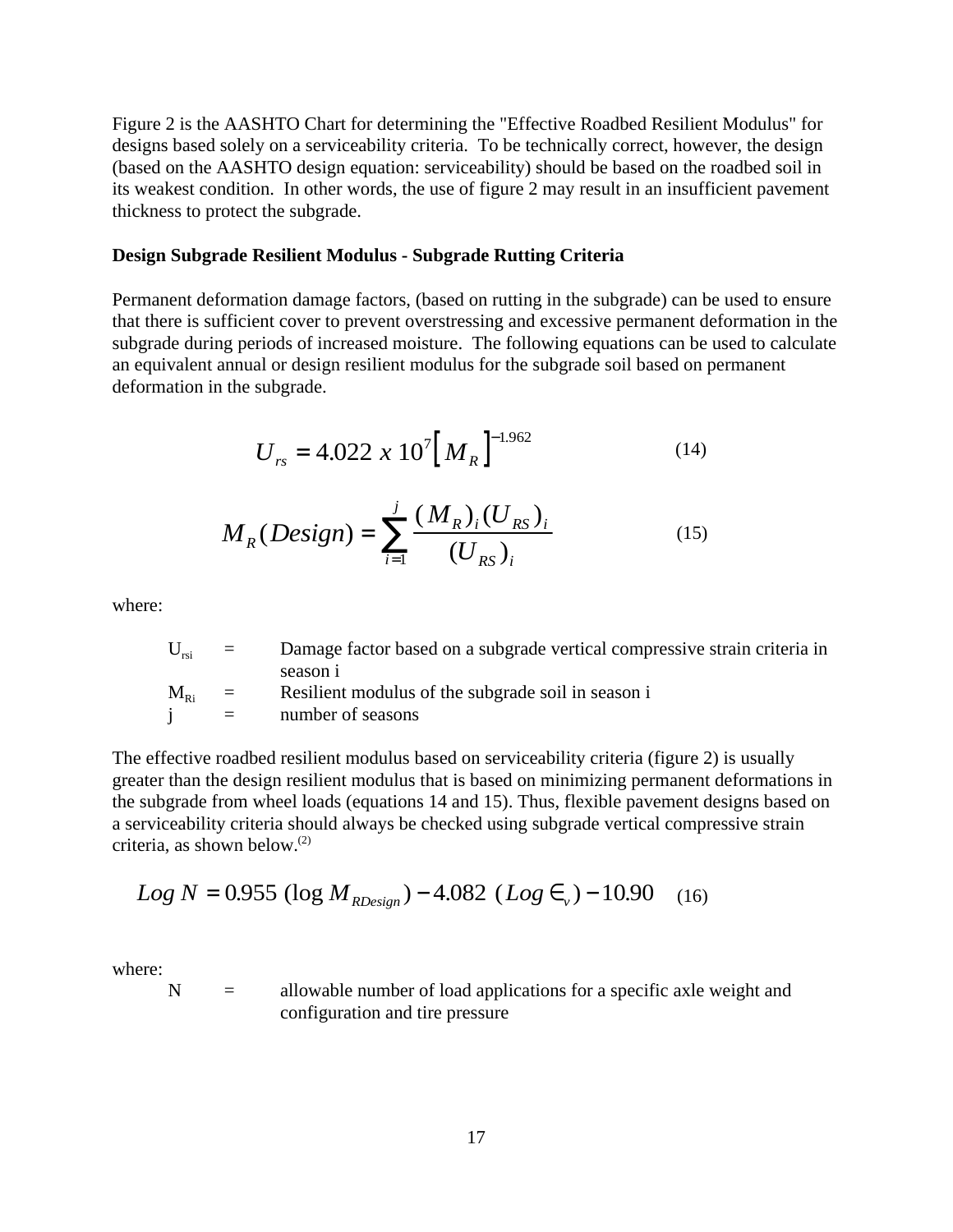

Effective Roadbed Soil Resilient Modulus  $M_R(psi) =$  \_\_\_\_\_\_\_\_\_\_ (corresponds to  $\bar{u}_f$ )

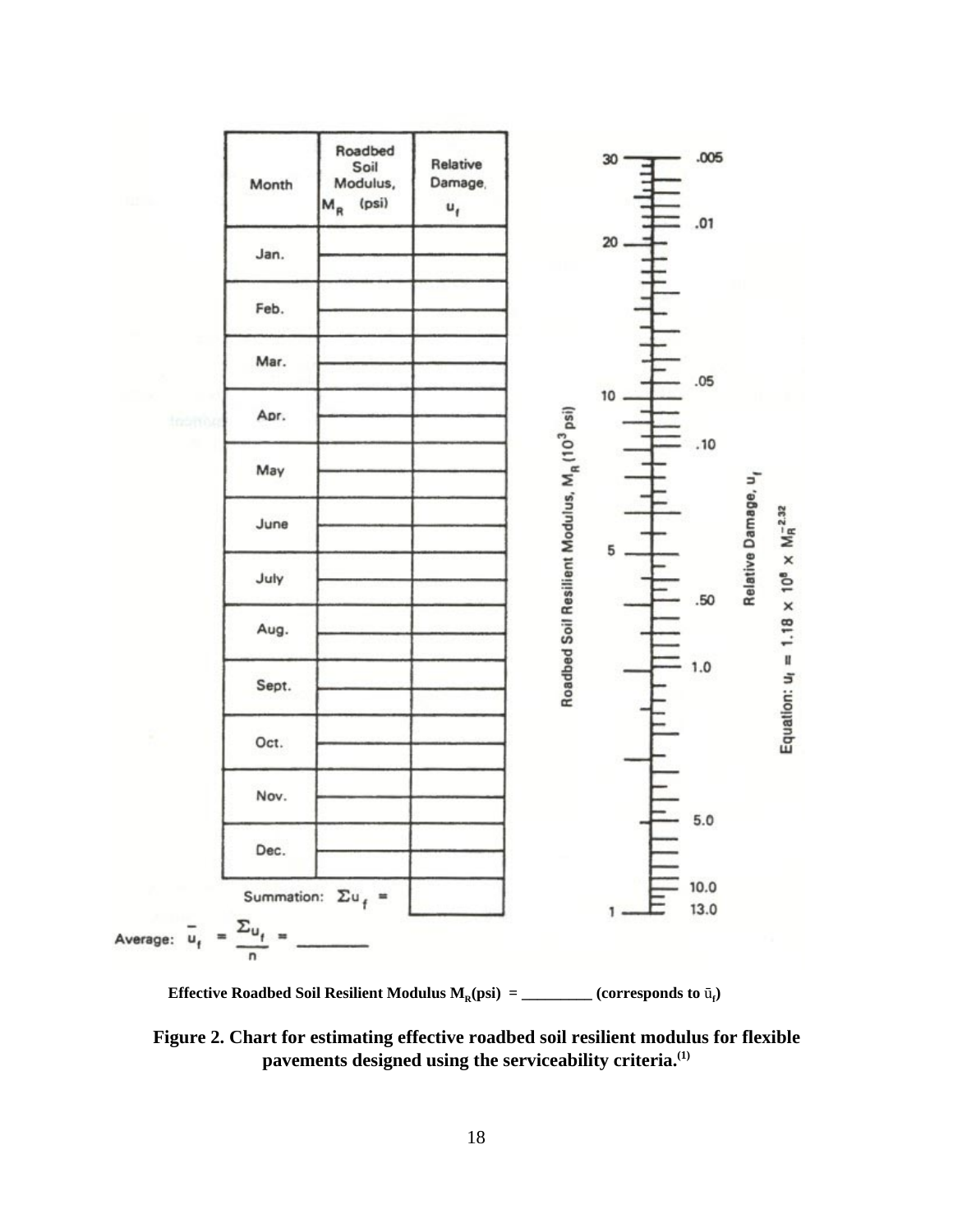$\epsilon_v$  = vertical compressive strain at the top of the subgrade layer

The above equation was developed to limit the observed rutting at the pavement's surface to a value less than 0.5 in (13 mm).

All layer thicknesses should be sufficient to reduce or limit the vertical compressive strain to an acceptable level for each soil type, as defined by the repeated load triaxial compression test. The moisture content and density of the material being tested should be those expected over time and not at construction.

# **EXAMPLE PROBLEM AND SUMMARY OF PROCEDURE TO DETERMINE THE DESIGN RESILIENT MODULUS**

This section of the design pamphlet describes an example problem using the procedures previously discussed. The example problem is presented in a step-by-step procedure, which summarizes all steps discussed to determine the design resilient modulus.

1. Conduct a subsurface exploration program to identify the different types of subsurface soils and recover samples for classification and resilient modulus testing.

From the borings, subdivide the project site into sections with similar subsurface conditions. For this example, it is assumed that uniform conditions exist over the project site, consisting of an 18-ft (5.5 m) layer of expansive clay which is underlain by a very stiff shale (an apparent rigid layer). The average unit weight of the clay is 105 pcf (513  $kg/m<sup>2</sup>$ ).

- 2. Select undisturbed test specimens from each major soil type for resilient modulus testing.
- 3. Perform laboratory resilient modulus tests and analyze the test results. For the example, seven resilient modulus tests were performed on the soils sampled within the top 8-ft (2.4 m) (two shelby tube pushes) and three tests performed on the soils sampled between 10 and 15 ft (3 and 7 m). Results from the test program are summarized in table 2. As the subsurface soils are similar, all test results were pooled and the results shown at the bottom of table 2.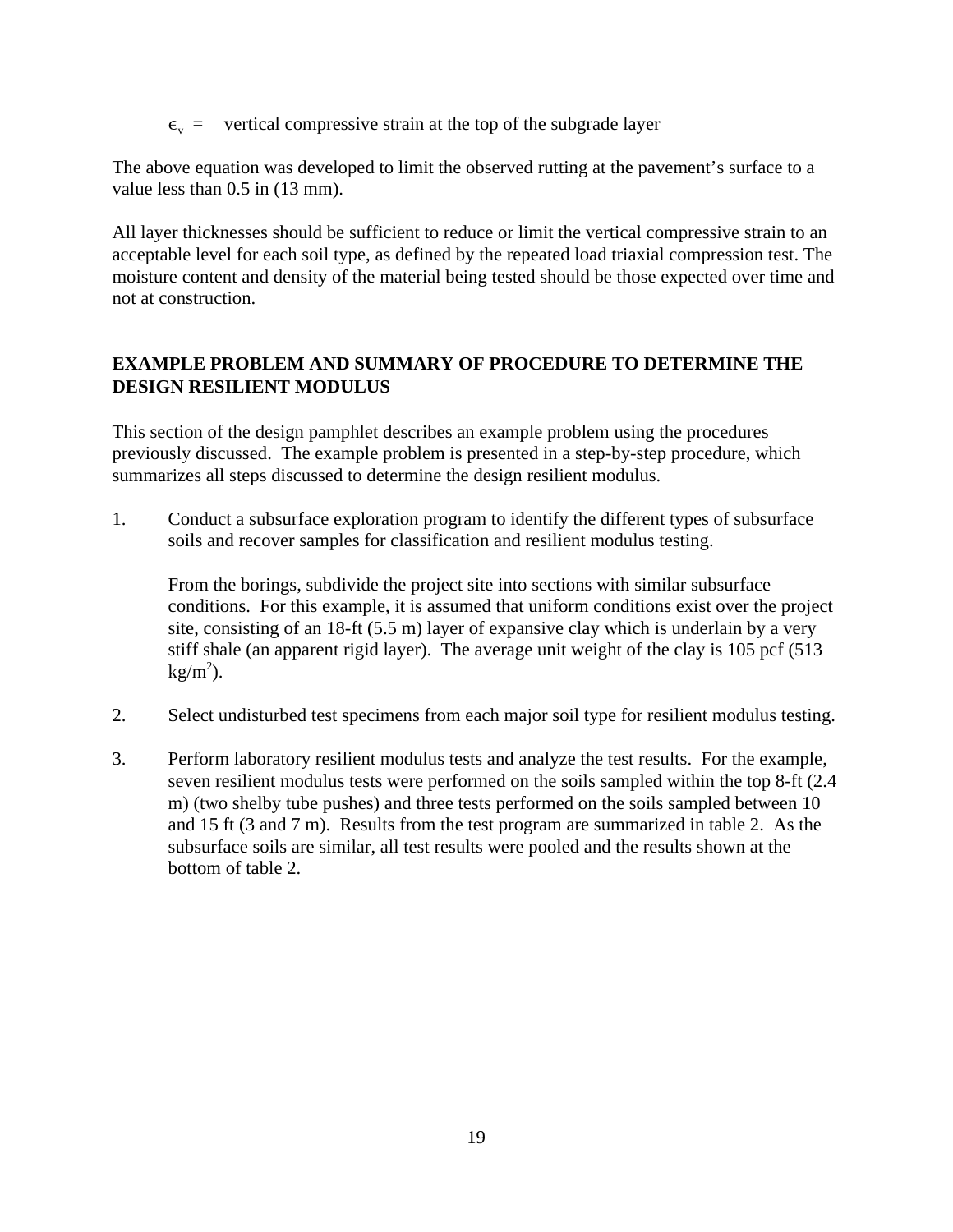| Specimen              | Depth of<br>Specimen,<br>ft. $(m)$ | <b>Nonlinear Elastic Constants (Equation 4)</b> | Multiple |         |                            |
|-----------------------|------------------------------------|-------------------------------------------------|----------|---------|----------------------------|
| Number                |                                    | $K_1$                                           | $K_{2}$  | $K_3$   | Correlation<br>Coefficient |
| $\mathbf{1}$          | $0.5 - 1.0$<br>$(0.15 - 0.30)$     | 298                                             | 0.12     | $-0.30$ | 0.98                       |
| $\overline{2}$        | $4.0 - 4.5$<br>$(1.2-1.4)$         | 321                                             | 0.18     | $-0.39$ | 0.91                       |
| $\overline{3}$        | $3.0 - 3.5$<br>$(0.9-1.1)$         | 350                                             | 0.10     | $-0.41$ | 0.95                       |
| $\overline{4}$        | $6.0 - 6.5$<br>$(1.8-2.0)$         | 289                                             | 0.15     | $-0.32$ | 0.92                       |
| 5                     | $2.0 - 2.5$<br>$(0.6-0.8)$         | 316                                             | 0.20     | $-0.42$ | 0.95                       |
| 6                     | $4.5 - 5.0$<br>$(1.4-1.5)$         | 331                                             | 0.14     | $-0.38$ | 0.97                       |
| $\overline{7}$        | $1.0 - 1.5$<br>$(0.3 - 0.45)$      | 283                                             | 0.23     | $-0.35$ | 0.91                       |
| 8                     | $14.5 - 15.0$<br>$(4.4-4.6)$       | 363                                             | 0.11     | $-0.40$ | 0.94                       |
| 9                     | $10.5 - 11.0$<br>$(3.2 - 3.4)$     | 311                                             | 0.14     | $-0.31$ | 0.98                       |
| 10                    | $12.0 - 12.5$<br>$(3.7 - 3.8)$     | 324                                             | 0.17     | $-0.32$ | 0.93                       |
| <b>Pooled Results</b> |                                    | 329                                             | 0.16     | $-0.38$ | 0.81                       |

# **Table 2. Summary of repeated load triaxial compression test results for the example problem.**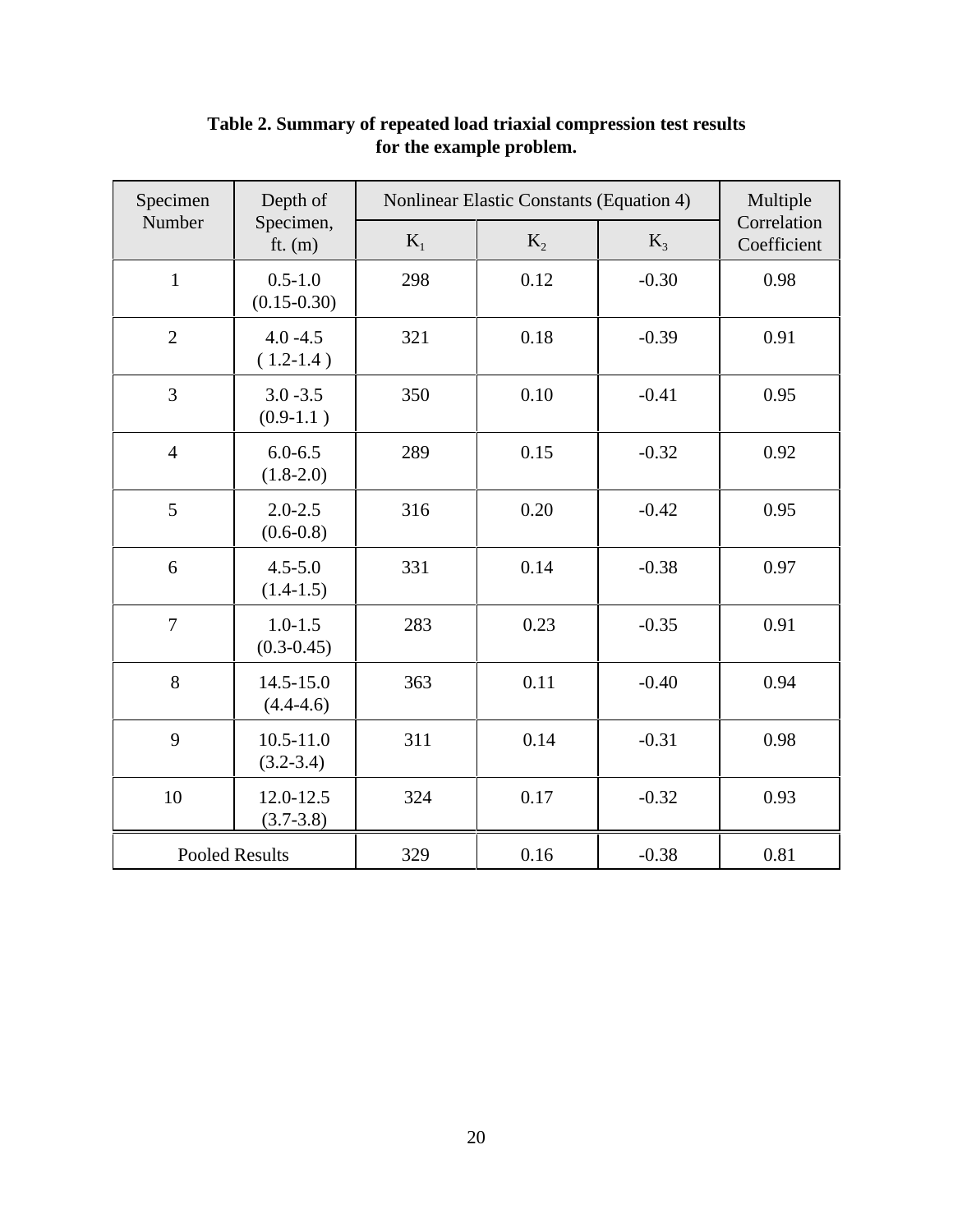- 4. Determine the insitu resilient modulus.
	- 4.1 Determine the at-rest earth pressure coefficient for the cohesive clay subgrade. with a Poisson's ratio of 0.45.

$$
k_o = v/(1 - v)
$$

$$
= 0.45/(1 - 0.45)
$$

$$
k_o = 0.818
$$

4.2 Compute the insitu lateral stress for an assumed pavement structure.

For this example, 6 in (0.15 m) of an asphalt concrete with a total resilient modulus of 250 ksi (1724 Mpa) during the summer months, and 10 in (0.25 m) of a crushed aggregate base with a resilient modulus of 35 ksi (241 Mpa) were assumed.

The density of the asphalt concrete is  $148 \text{ pcf } (722 \text{ kg/m}^2)$  and the density of the crushed aggregate base is 132 pcf (644 kg/m<sup>2</sup>). The weighted average unit weight of the pavement is:

> ${\mathcal Y}_p$  *pcf ( inches)+ pcf ( inches) ( inches) ( inches)* 148  $\text{pcf}$  (6 inches)+132  $\text{pcf}$  (10  $6$  inches) +  $(10)$  $inches$ )+

$$
\gamma_p = 138 \, pcf(674 \ kg/m^2)
$$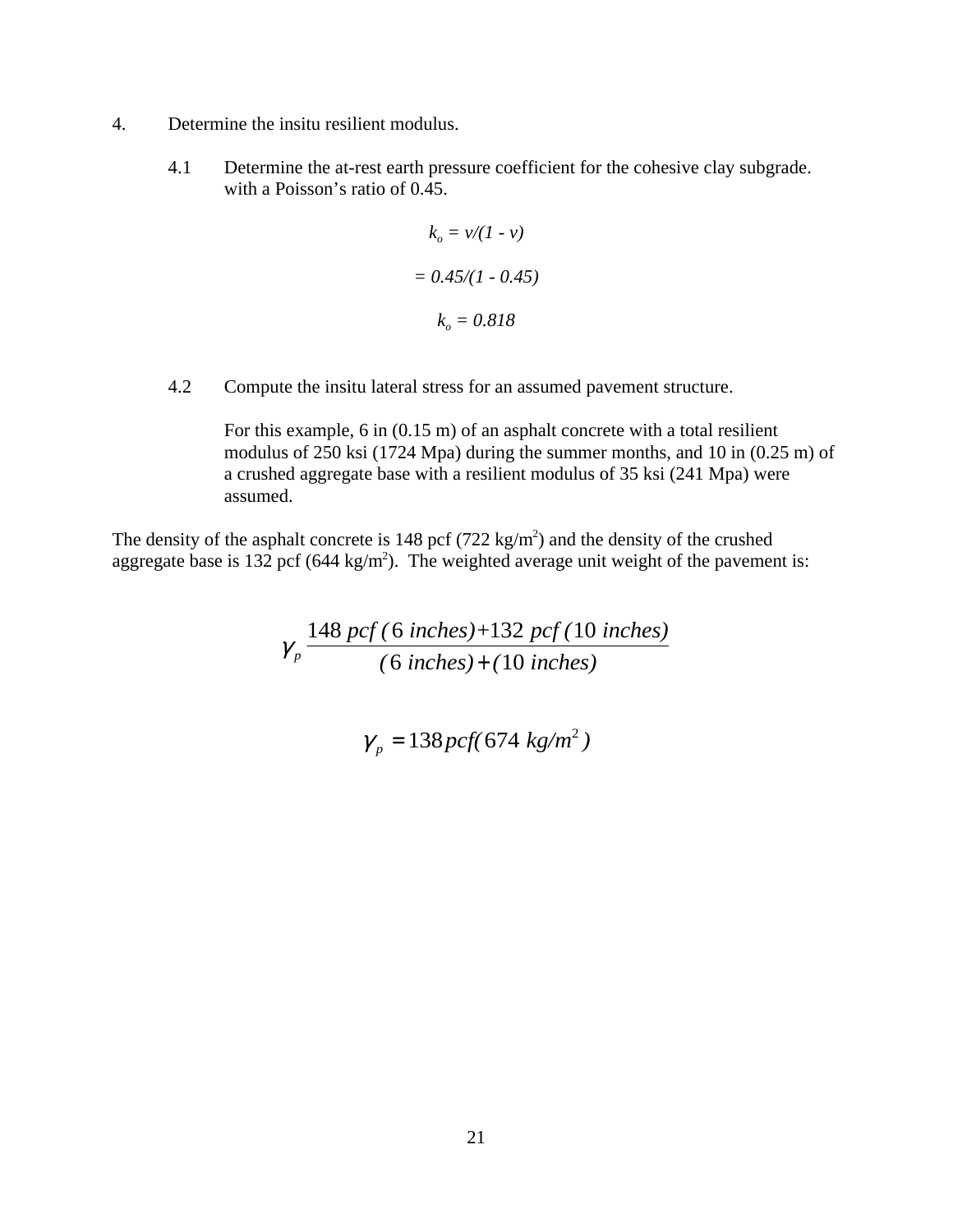The at-rest lateral earth pressure is:

$$
p_o = k_o (D_s \gamma_s + D_p \gamma_p)
$$
  
= 0.818 (1.5 ft. (105 pcf) + 1.3 ft. (138 pcf)  
= 275.6 psf  

$$
p_o = 1.91 psi (13.2 kPa)
$$

The minimum lateral stress is computed with elastic layered theory for an 18-kip (80-kN) single axle load at a depth of 18 in (0.5 m) into the subgrade.

$$
\sigma'_3 = 3.5\,\mathrm{psi}
$$

Thus, the insitu lateral stress is:

$$
\sigma_3 = \sigma'_3 + p_o
$$

$$
= 3.5 + 1.9
$$

$$
\sigma_3 = 5.4 \text{ psi } (37.2 \text{ kPa})
$$

4.3 Compute the insitu deviator stress for the assumed pavement structure. Fist, the deviator stress is compute with elastic layered theory for an 18-kip (80-kN) single axle load at a depth of 18 in (0.5 m) into the subgrade.

$$
\sigma'_d = \sigma_z - \sigma_x
$$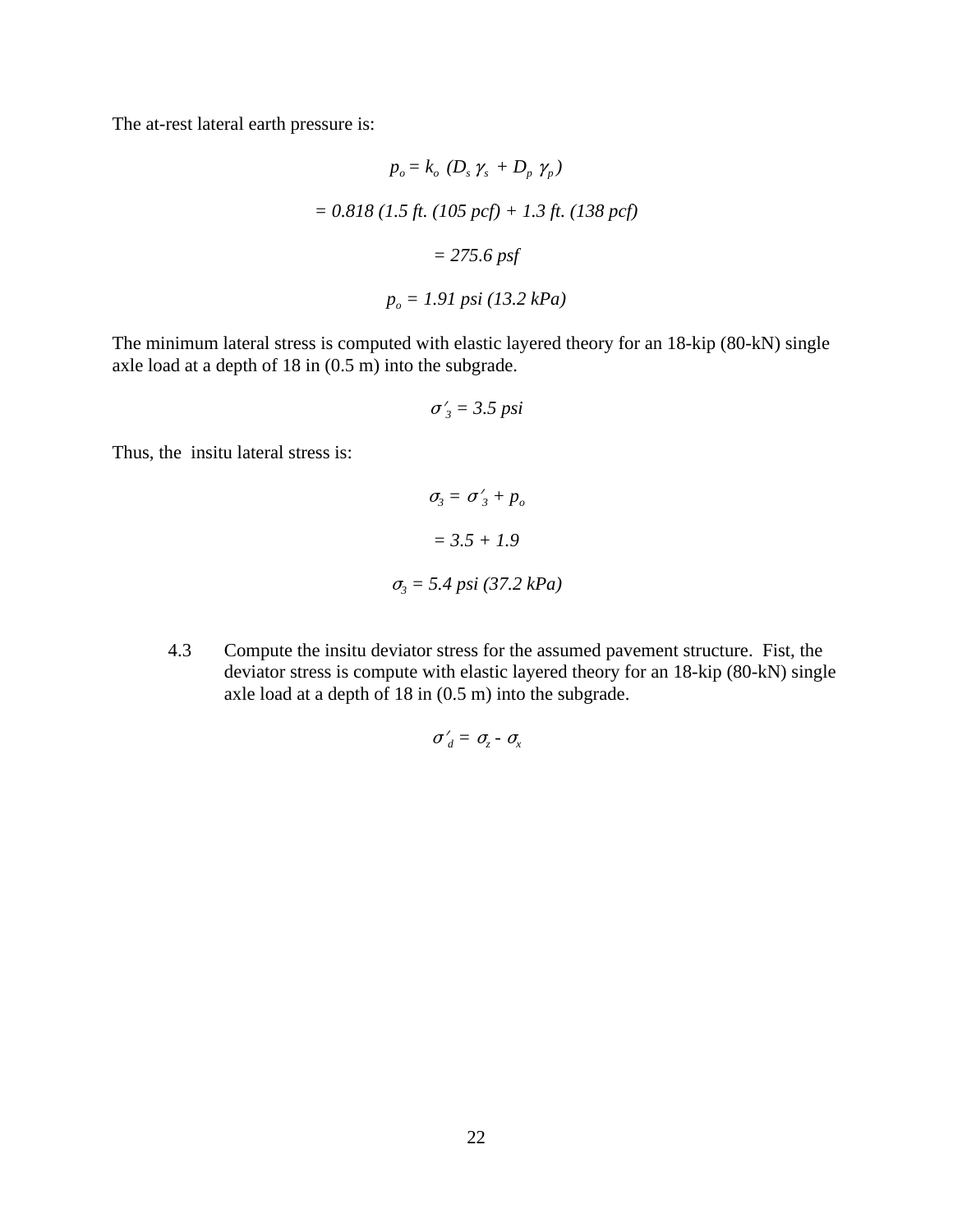$$
\sigma_d = \sigma'_d + P_o (k_o^{-1} - 1)
$$
  
= (8.3 - 3.6) psi  

$$
\sigma'_d = 4.7 psi (32.4 kPa)
$$

Thus, the insitu deviator stress is:

$$
\sigma_d = \sigma'_d + P_o (k_o^{-1} - 1)
$$
  
= 4.7 + 1.91 (0.818<sup>-1</sup> - 1)  

$$
\sigma_d = 5.12 \text{ psi} (35.3 \text{ kPa})
$$

4.4 Compute the insitu bulk stress.

$$
\theta = \sigma_x' + \sigma_y' + \sigma_z' + [1 + 2k_o][D_s \gamma_s + D_p \gamma_p]
$$
  
= (-3.6) + 1.4 + 8.3 + [1 + 2(0.818)] [2.340]  

$$
\theta = 12.3 \text{ psi} (84.8 \text{ kPa})
$$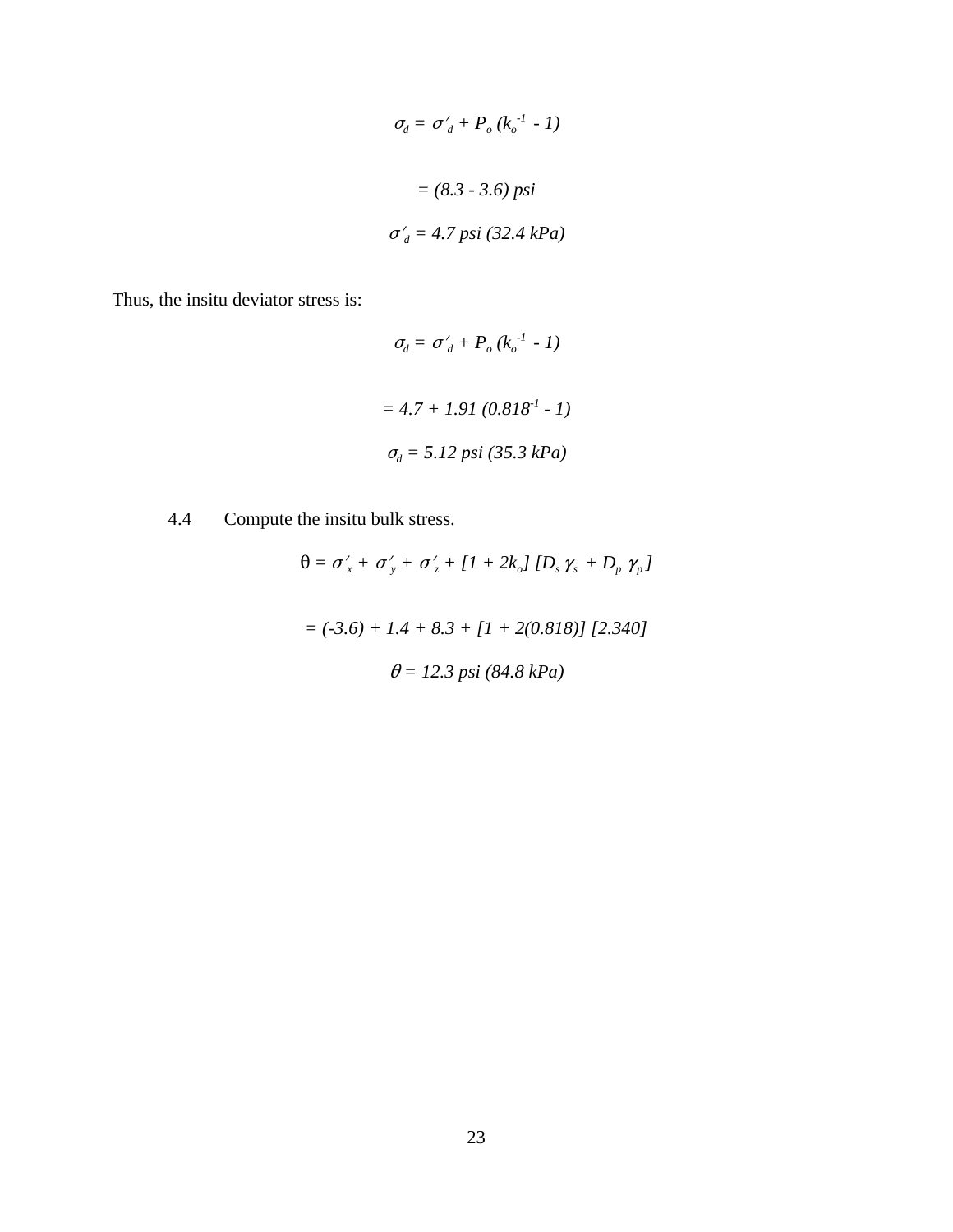4.5 Determine the insitu resilient modulus.

$$
M_R K_{1pa} \left[ \frac{\theta}{P_a} \right]^{K_2} \left[ \frac{\sigma_d}{P_a} \right]^{K_3}
$$
  
= 329(14.7)  $\left[ \frac{12.3}{14.7} \right]^{0.16} \left[ \frac{5.1}{14.7} \right]^{-.38}$   

$$
M_R = 7,028 psi(48.5 MPa)
$$

- 5. Determine the design resilient modulus.
	- 5.1 To illustrate the seasonal variation of the subgrade resilient modulus, it is assumed that this variation was defined from previous deflection testing throughout the year. For simplicity, it is assumed that for 1 month the subgrade is wet and the insitu resilient modulus is 60 percent of its normal value and for 2 months the subgrade is beginning to "dry out" and is 80 percent of the normal value. As such, the resilient modulus during the year is:

9 Months - 7,028 psi (48.5 MPa) 2 Months - 5,622 psi (38.8 MPa) 1 Month - 4,217 psi (29.1 MPa)

5.2 Determine the effective roadbed resilient modulus for the AASHTO design method based on a serviceability criterion (figure 2).

$$
U_f = 1.18 \times 10^8 (M_R)^{-2.32}
$$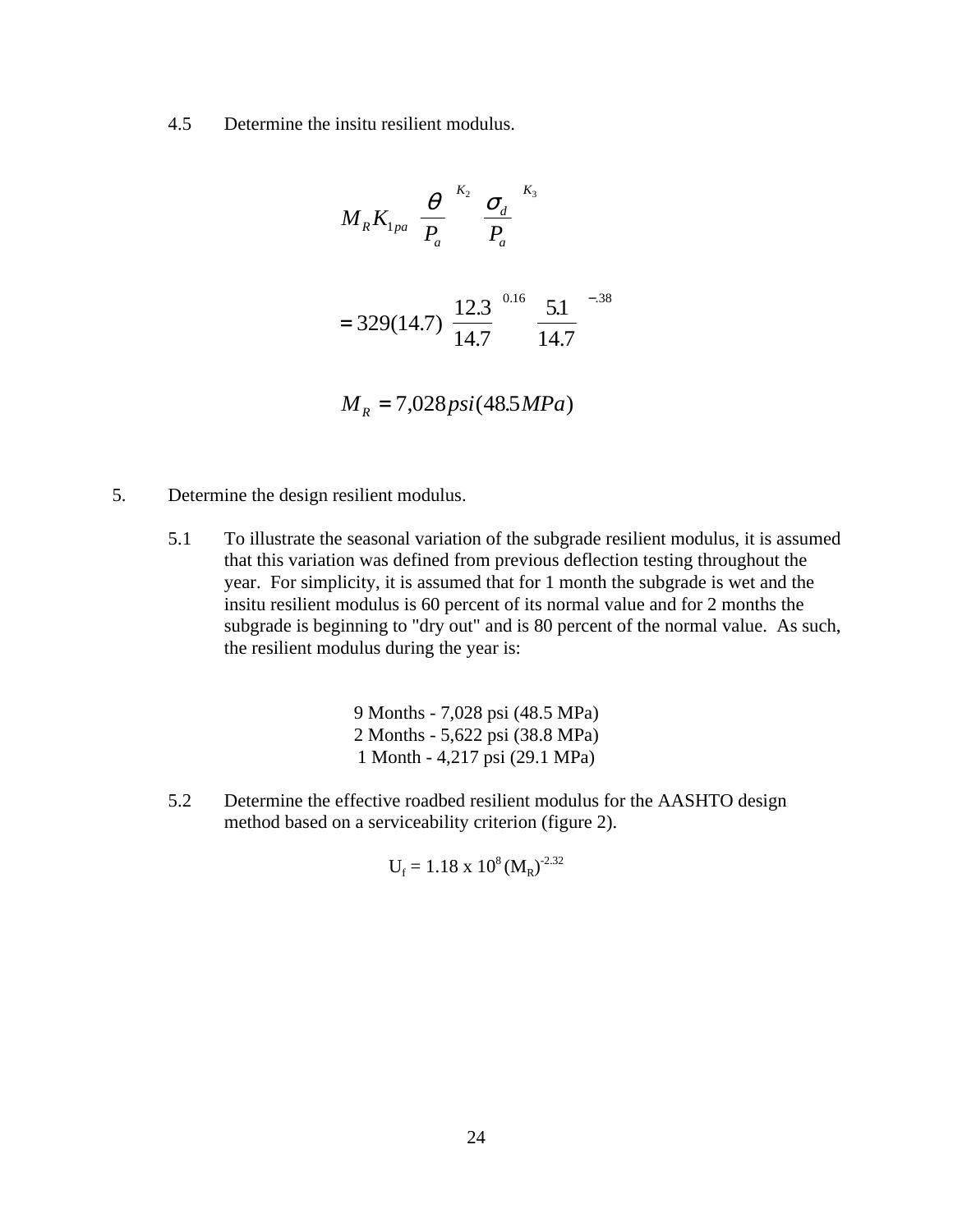$$
U_f = \frac{\sum U_f}{n} = \frac{9(0.1404) + 2(0.2356) + (0.4591)}{12}
$$

$$
U_f = 0.183
$$

Thus, the effective roadbed soil resilient modulus is given below and is the value to be used with the AASHTO design procedure:

$$
M_R
$$
(Serviceability Based) = 6,266 psi (43.2 MPa)

5.3 Determine the design resilient modulus using the subgrade rutting criteria.

$$
U_{rs} = 4.022 \times 10^{-7} (M_R)^{-1.962}
$$

$$
M_R(Design) = \sum \frac{(M_R)(U_{rs})}{(U_{rs})}
$$

$$
=\frac{9(7.028)(1.1401) + 2(5.622)(1.7667) + (4.217)(3.1059)}{9(1.1401) + 2(1.7667) + (3.1059)}
$$

$$
M_R(Design - Rutting Based) = 6,218 psi (42.9 MPa)
$$

Elastic layered theory is used to calculate the vertical compressive strain at the top of the subgrade under an 18-kip (80-kN) single axle wheel load.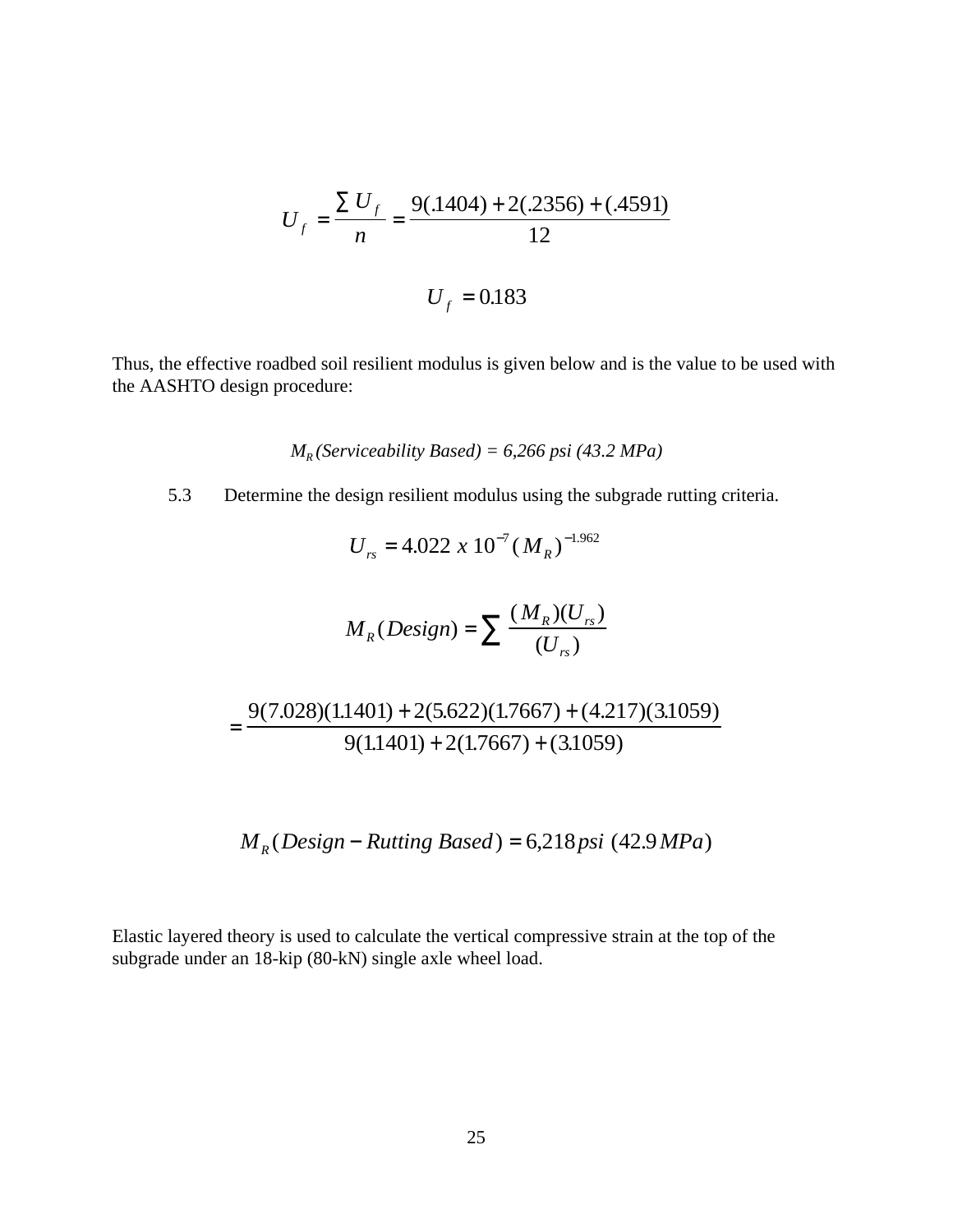$$
\varepsilon_{v} = 4.28 \times 10^{-4} \text{ in.}/\text{in.}
$$

The number of allowable 18-kip (80-kN) single axle wheel load applications is:

Log N = 0.955 (Log M<sub>RDesign</sub>) - 4.082 (Log 
$$
\varepsilon
$$
<sub>v</sub>) - 10.90  
= = 0.955 (Log 6.218) - 4.082 (Log 4.28 x 10<sup>-4</sup>) - 10.90  
Log N = 6.4733  
N = 2,974,000

If the design number of 18-kip (80-kN) equivalent single axle loads (ESAL's) is less than the above value, then there is sufficient cover to prevent extensive permanent deformations in the subgrade. If the design of 18-kip (80-kN) ESAL's are greater than the above value, then the pavement structural thickness as defined by AASHTO will need to be increased.